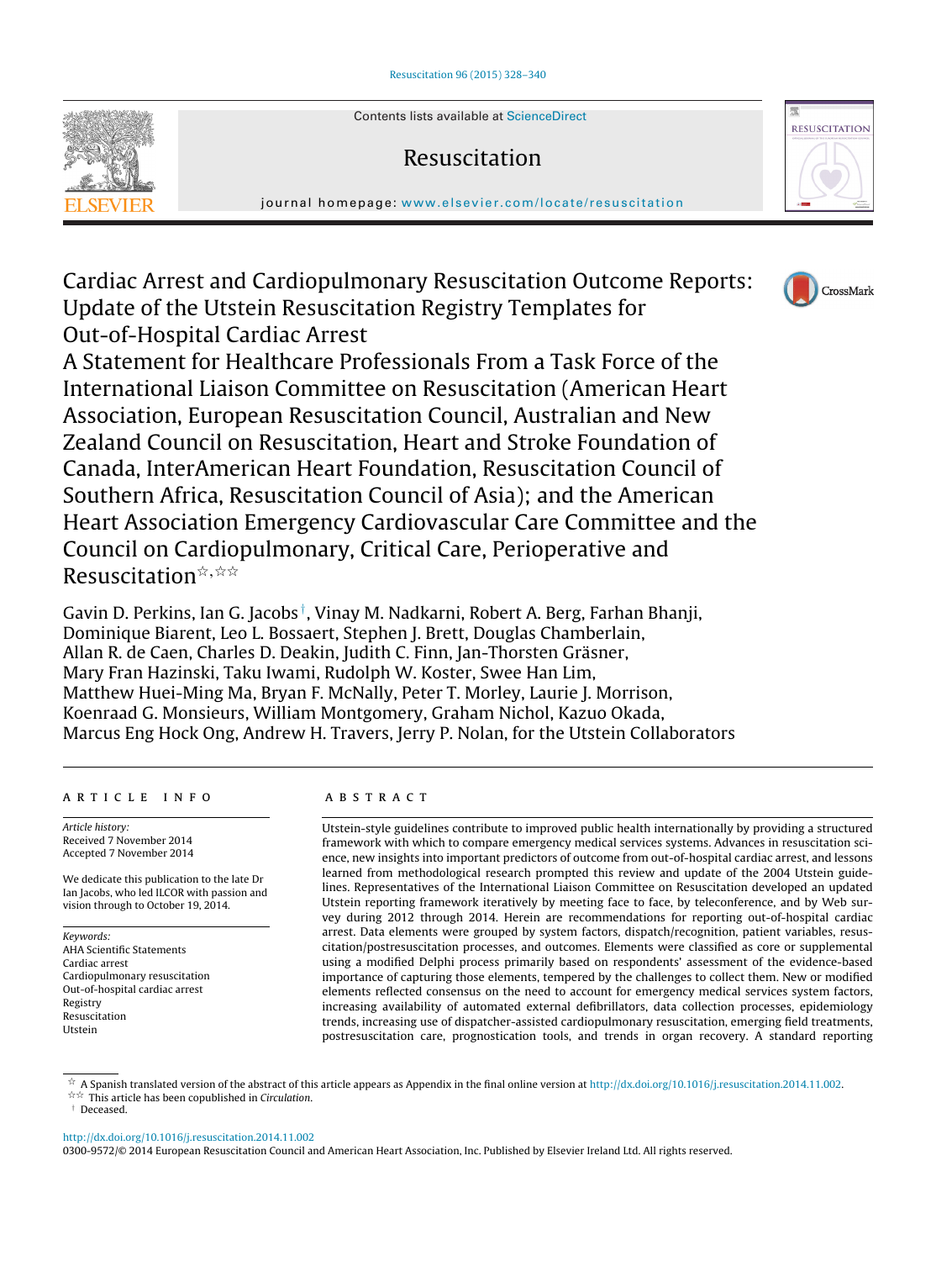template is recommended to promote standardized reporting. This template facilitates reporting of the bystander-witnessed, shockable rhythm as a measure of emergency medical services system efficacy and all emergency medical services system-treated arrests as a measure of system effectiveness. Several additional important subgroups are identified that enable an estimate of the specific contribution of rhythm and bystander actions that are key determinants of outcome.

© 2014 European Resuscitation Council and American Heart Association, Inc. Published by Elsevier Ireland Ltd. All rights reserved.

# **1. Introduction**

The term "Utstein style" is synonymous with consensus reporting guidelines for resuscitation. It originated from an international multidisciplinary meeting held at the Utstein Abbey near Stavanger, Norway, in June  $1990<sup>1</sup>$  $1990<sup>1</sup>$  The purpose of this inaugural meeting was to develop, by consensus, uniform terms and definitions for out-of-hospital resuscitation. It was anticipated that this would lead to a better understanding of the epidemiology of cardiac arrest, facilitate intersystem and intrasystem comparisons, enable comparison of the benefits of different system approaches, act as a driver to quality improvement, identify gaps in knowledge, and support clinical research. $2,3$  The widespread implementation of these recommendations has encouraged the development of other Utstein-like consensus guidelines addressing pediatric advanced life support,<sup>4</sup> laboratory research,<sup>[5](#page-11-0)</sup> in-hospital resuscitation,  $6$ education, $7$  drowning, $8$  postresuscitation care, $9$  and emergency medical dispatch.<sup>10</sup>

The original Utstein definitions were revised in 2004 with the aim of reducing complexity and updating data elements based on advances in resuscitation science. $11$  The original Utstein recommendations focused efforts to report on patients with a non-emergency medical services (EMS)-witnessed cardiac arrest of presumed cardiac cause, with ventricular fibrillation at the point of first rhythm analysis. The Utstein 2004 revision broadened this focus to include all EMS-treated $12$  cardiac arrests irrespective of first monitored rhythm and whether or not the arrests were witnessed. Other major changes in 2004 related to the definition of cardiac arrest (transition from presence/absence of a carotid pulse to signs of circulation), inclusion of defibrillation attempts by bystanders, and extension of the template to include reporting of in-hospital cardiac arrest (IHCA) in both adults and children in the same template.

Since the 2004 update, there has been a substantial increase in the number and scope of resuscitation registries and clinical trial groups, with major national and regional registries estab-lished in the United States,<sup>[13,14](#page-11-0)</sup> Europe,<sup>[15](#page-11-0)</sup> Asia,<sup>16</sup> Australia,<sup>[17](#page-11-0)</sup> and Japan.<sup>[18](#page-11-0)</sup> Data from such registries are being used increasingly to compare the epidemiology and outcome of cardiac arrest,<sup>19</sup> explore the relation between key treatments and outcome,  $20,21$  identify and prioritize gaps in resuscitation science knowledge, and drive quality improvement.<sup>[22,23](#page-11-0)</sup> With this background, in 2013, the International Liaison Committee on Resuscitation (ILCOR) proposed a group form to review and, if necessary, update the Utstein templates for cardiac arrest. This article reports the results of that review with recommendations for further refinement of the Utstein reporting guidelines and reporting templates and a specific focus on out-of-hospital cardiac arrest (OHCA). Because of substantial differences between in-hospital and out-of-hospital epidemiology, process of care, and treatments, a decision was made once more to use separate reporting templates. Thus, this article focuses on OHCA, and a subsequent article will focus on recommendations for IHCA process of care and outcome reporting.

#### **2. Current uses and applications**

A review of articles citing the 2004 Utstein manuscript (Scopus, Elsevier, Amsterdam, The Netherlands: March 2014) identified 584 citations. These originated from 50 countries; most citations (493 [84%]) were classified as research articles. One third of the citations focused on epidemiology and outcome (OHCA, n = 126 [22%]; IHCA,  $n = 41$  [7%]) and specialized populations (e.g., drowning, children; n = 43 [7%]). Another third focused on links in the Chain of Survival (early access, including dispatcher, n = 19 [3%]; cardiopulmonary resuscitation [CPR],  $n = 43$  [7%], and defibrillation,  $n = 31$ [5%]; advanced life support, including drugs,  $n = 19$  [3%]; airway,  $n = 7$  [1%]; and postresuscitation care,  $n = 63$  [11%]). The remaining articles examined elements related to outcome and prognostication ( $n = 76$  [13%]); described registries/registry methodology ( $n = 14$ ) [2%]), quality improvement (n = 33 [6%]), or primary research (n = 44 [8%]); were review articles ( $n = 22$  [4%]); or addressed other factors  $(n = 3 [0.5\%])$ .

Despite substantial application to a variety of clinical and research projects, a recent evaluation of 13 registries enrolling patients with OHCA in 13 countries noted variation in inclusion criteria, definition, coding, and process-of-care elements.[12](#page-11-0) Overall, the registries collected only two thirds of the recommended 2004 core elements. Recommended timed event elements were collected for 43% of events. Thus, the current proposed iteration of the revised Utstein templates attempts to balance (1) the desirability of uniform collection of evidence-based factors associated with outcome and (2) the practical challenges of real-life data collection and validation.

# **3. What Have We Learned About the Utstein Elements for Cardiac Arrest?**

Several core elements have consistently been associated with survival to hospital discharge: witnessed arrest (by a bystander or EMS); bystander CPR; shorter EMS response interval; first shockable rhythm; and return of spontaneous circulation (ROSC) in the field. $24-27$  However, it has become evident that the Utstein core elements incompletely explain the variability in OHCA survival across populations,  $25-\overline{27}$  even allowing for the declining incidence of ventricular fibrillation in OHCA.[28,29](#page-11-0) Since the last iteration of the Utstein style, $11$  there has been increased recognition of the importance of additional factors associated with the likelihood of survival after OHCA, such as public access defibrillation,  $24,30$ dispatcher-assisted CPR, $31$  the quality of CPR, $32,33$  postresuscitation care,  $34-36$  variability in "not for resuscitation" order policies and procedures,  $37$  and accurate prognostication.  $38$  In addition there have been changing trends in organ recovery and transplantation.<sup>39</sup> Short-term outcomes such as ROSC and survival to hospital discharge (the latter being susceptible to local health system practices) do not take into account patients' health related quality of life. $40,41$  Given the advances in understanding of the prognostic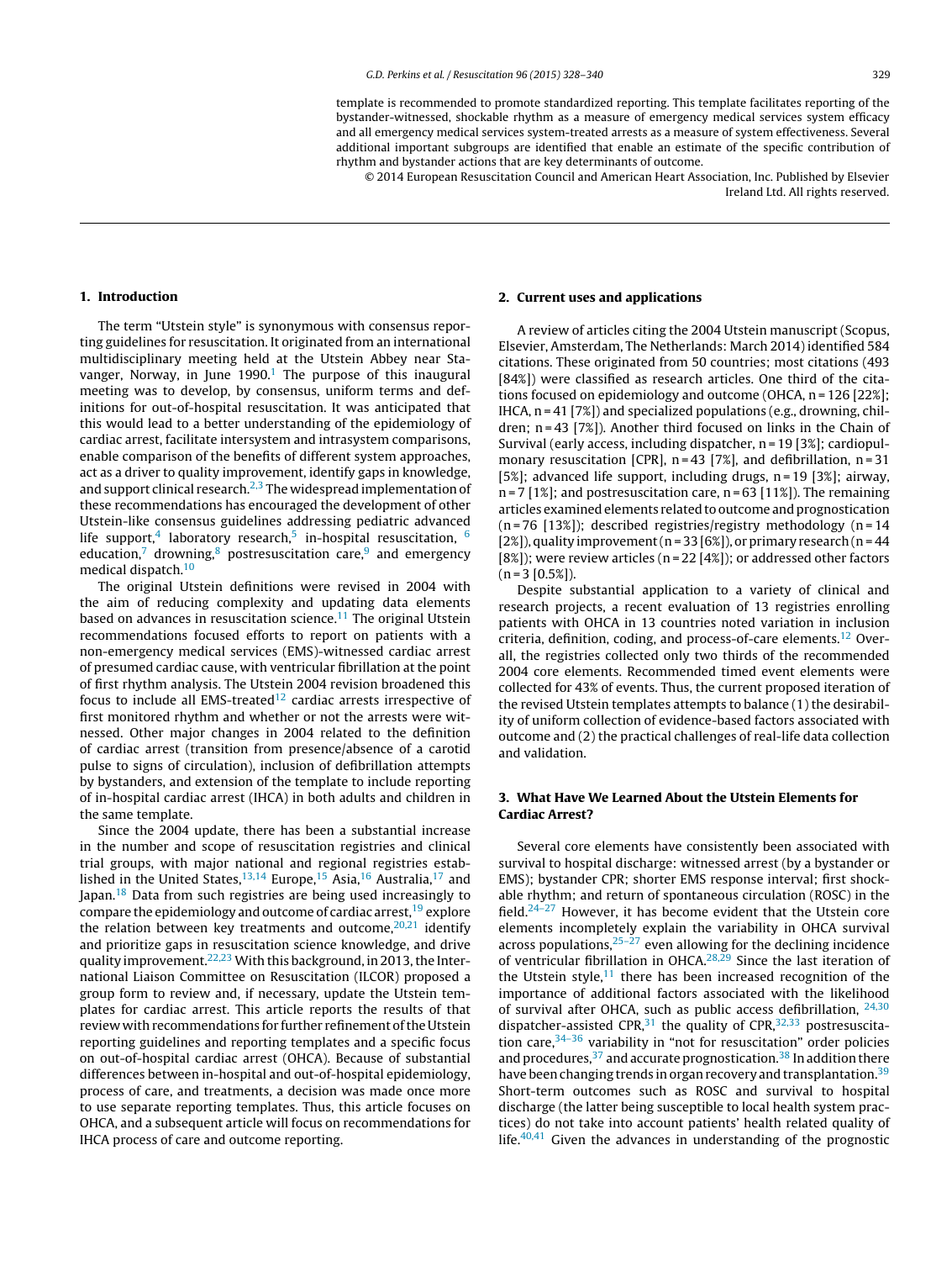determinants of survival in OHCA, the need to revisit and update the 2004 Utstein guidelines was evident. $11$ 

# **4. Methods**

The Utstein collaborator group met face to face on 2 occasions to discuss the revisions to the Utstein reporting template. The first meeting was in Vienna, Austria, in October 2012 and was linked to the European Resuscitation Council Scientific Congress. The second meeting followed the ILCOR 2013 Task Force meeting in Melbourne, Australia, in April 2013. During these meetings, the strengths and weaknesses of the previous Utstein consensus articles for cardiac arrest<sup>2,11,42</sup> were reviewed, and opportunities to update and improve them were discussed.

Consensus was reached for several overarching principles. After repeated attempts to address key issues related to OHCA and IHCA in the same template, it became apparent that separate reporting templates would facilitate end-user acceptance and use of updated reporting templates. Consistency was sought in data elements and definitions between IHCA and OHCA unless there was a strong rationale for deviation. Core elements were defined as elements that all registries should aim to capture and report. The decision to assign an element as core was based on the evidence-based importance of capturing that element, tempered by the practical challenges of real-life data collection and validation. Collection and verification of core elements was considered the minimum recommended standard for quality assurance/improvement purposes. Supplemental elements were defined as elements that were desirable but not essential to capture and report, including elements more relevant to research than quality assurance.

Breakout groups considered core and supplemental data elements under the domains of system factors, dispatch/recognition, patient variables, resuscitation and postresuscitation processes, and outcomes. After the Melbourne meeting, a 2-stage Delphi process was conducted to refine the recommendations for core and supplemental elements. During stage 1, the output from the breakout groups was presented to the wider collaborator group. Agreement for core and supplemental element designations was sought using a 5-point Likert scale. Participants were also able to submit additional elements for consideration. New elements, or elements for which there was <85% agreement on designation as core or supplemental, were submitted to a second round of voting. There was greater than 85% agreement for designations for all elements by the end of the second round, so further rounds were not required.

Data definitions were based where possible on current 2004 Utstein definitions. New element definitions were proposed by the writing group and circulated to the collaborator group for vetting.

The writing group, on behalf of collaborators, summarized the output from this process in a draft of the manuscript that was circulated and discussed electronically with the Utstein collaborators. This led to further development of the Utstein reporting template and classification of pathogenesis. The final manuscript was approved by the coauthors and ILCOR.

# **5. Results**

# 5.1. OHCA Utstein Definitions

The Utstein elements were grouped into 5 domains (Fig. 1). Each domain contained core and supplemental elements that are described in [Table](#page-3-0) 1.



**Fig. 1.** Data element domains. Core and supplemental elements are shown for each of the 5 domains. AED indicates automated external defibrillator; BP, blood pressure; CPR, cardiopulmonary resuscitation; DNAR, do not attempt resuscitation; ECMO, extracorporeal membrane oxygenation; IABP, intra-aortic balloon pump; ROSC, return of spontaneous circulation; STEMI, ST-segment–elevation myocardial infarction; and temp, temperature.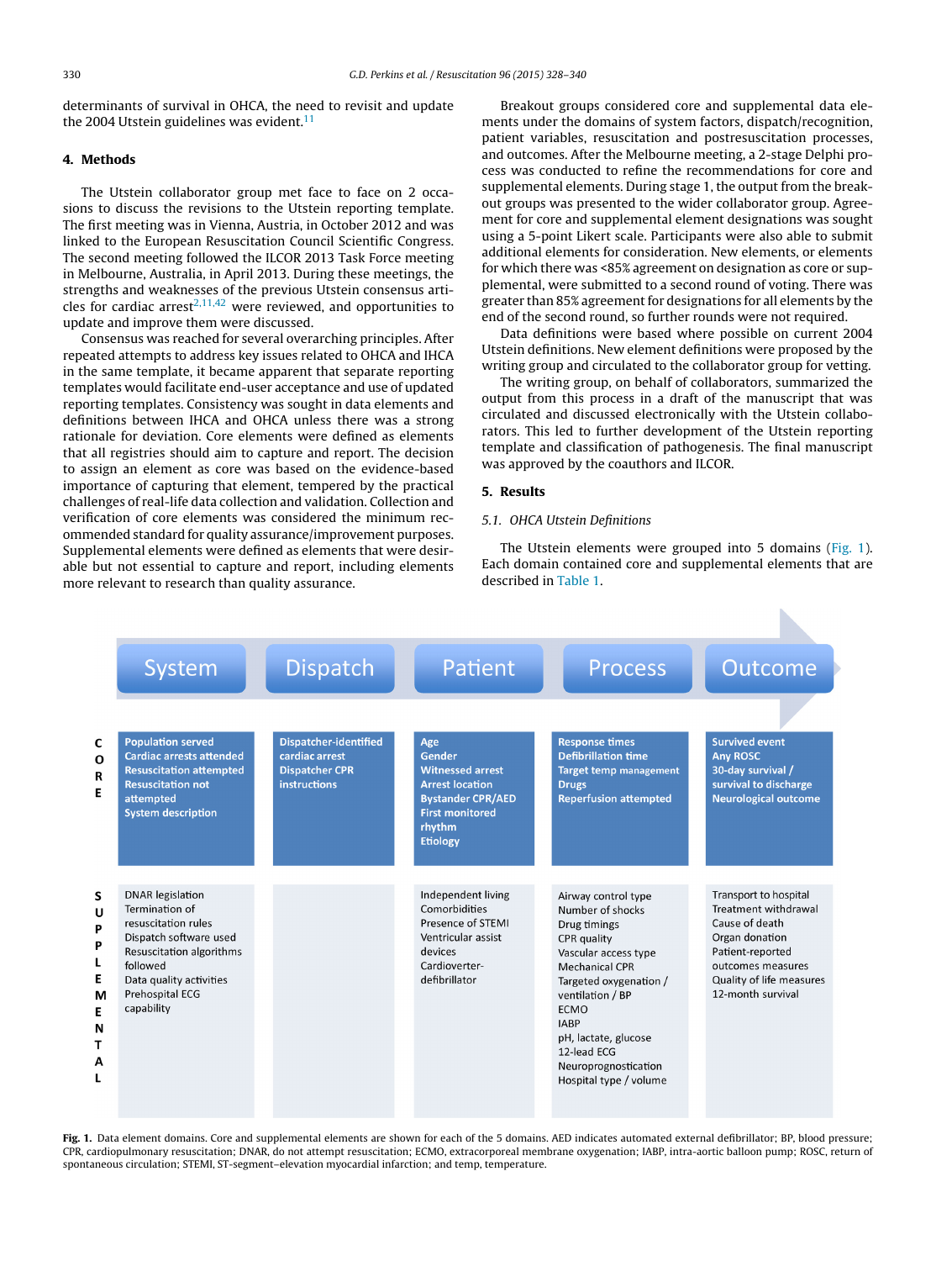#### <span id="page-3-0"></span>**Table 1** Utstein Data Definitions.

| Utstein OHCA Elements                                                  | <b>Consensus Definition 2014</b>                                                                                                                                                                                                                                                                                                                                                                                                                                                                                                                                                                                                                                                                                                                                                              | Data Options                                                                                                                                                                                                            |
|------------------------------------------------------------------------|-----------------------------------------------------------------------------------------------------------------------------------------------------------------------------------------------------------------------------------------------------------------------------------------------------------------------------------------------------------------------------------------------------------------------------------------------------------------------------------------------------------------------------------------------------------------------------------------------------------------------------------------------------------------------------------------------------------------------------------------------------------------------------------------------|-------------------------------------------------------------------------------------------------------------------------------------------------------------------------------------------------------------------------|
| System Core                                                            |                                                                                                                                                                                                                                                                                                                                                                                                                                                                                                                                                                                                                                                                                                                                                                                               |                                                                                                                                                                                                                         |
| Population served <sup>*</sup><br>Number of cardiac arrests attended   | Total population of service area of EMS system<br>Number of cardiac arrests attended (arrests defined by<br>absence of signs of circulation)                                                                                                                                                                                                                                                                                                                                                                                                                                                                                                                                                                                                                                                  | Number of cases<br>Number of cases                                                                                                                                                                                      |
| Resuscitation attempted                                                | When EMS personnel perform chest compressions or attempt<br>defibrillation, it is recorded as a resuscitation attempt by EMS                                                                                                                                                                                                                                                                                                                                                                                                                                                                                                                                                                                                                                                                  | Number of cases                                                                                                                                                                                                         |
| Resuscitation not attempted                                            | personnel<br>Total number of cardiac arrests in which resuscitation was not<br>attempted and the number of those arrests not attempted<br>because a written DNACPR order was present or victim was<br>obviously dead or signs of circulation were present                                                                                                                                                                                                                                                                                                                                                                                                                                                                                                                                     | Total number of cases, number with<br>DNACPR, number considered futile,<br>number with signs of circulation,<br>number unknown                                                                                          |
| System description <sup>®</sup>                                        | A description of the organizational structure of the EMS being<br>provided. This should encompass the levels of service delivery,<br>annual case numbers, and size of geographic region covered.                                                                                                                                                                                                                                                                                                                                                                                                                                                                                                                                                                                              | Number and type of EMS tier;<br>providers' skill set; number of EMS<br>calls, excluding interfacility transfers;<br>population served based on census<br>data; footprint served in square<br>kilometers or square miles |
| System Supplemental<br>System description (supplemental) <sup>*</sup>  | System information: Free text description defining (A) the                                                                                                                                                                                                                                                                                                                                                                                                                                                                                                                                                                                                                                                                                                                                    | Free text                                                                                                                                                                                                               |
|                                                                        | presence or existence of legislation that mandates no<br>resuscitation should be started by EMS or health services in<br>specific circumstances or clinical cohorts of patients; (B)<br>systems for limiting/terminating prehospital resuscitation; (C)<br>termination of resuscitation rules; (D) whether dispatch<br>software is used (and type, version); (E) resuscitation<br>algorithms followed (eg, AHA, ERC, any local variations, CPR or<br>shock first, compression-only CPR initially/compressions and<br>ventilations). (F) Describe any formalized data quality<br>activities in place. (G) Describe prehospital ECG capability, that<br>is, whether or not EMS system has ability to perform and<br>interpret (or have interpreted via telemetry) 12-lead ECGs in<br>the field. |                                                                                                                                                                                                                         |
| Dispatcher Core<br>Dispatcher identified presence of cardiac<br>arrest | Did the dispatcher identify the presence of cardiac arrest<br>before arrival of EMS?                                                                                                                                                                                                                                                                                                                                                                                                                                                                                                                                                                                                                                                                                                          | Yes/no/unknown/not recorded                                                                                                                                                                                             |
| Dispatcher provided CPR instructions <sup>*</sup>                      | Did the dispatcher provide telephone CPR instructions to the<br>caller?                                                                                                                                                                                                                                                                                                                                                                                                                                                                                                                                                                                                                                                                                                                       | Yes/no/unknown/not recorded                                                                                                                                                                                             |
| Core Patient                                                           |                                                                                                                                                                                                                                                                                                                                                                                                                                                                                                                                                                                                                                                                                                                                                                                               |                                                                                                                                                                                                                         |
| Age                                                                    | If the victim's date of birth is known, it should be recorded in<br>an acceptable format. If the date of birth is not known but the<br>victim's age is known, age should be recorded. If the victim's<br>age is not known, age should be estimated and recorded.                                                                                                                                                                                                                                                                                                                                                                                                                                                                                                                              | 3 Digits (state units: years, months, or<br>days) Indicate whether<br>estimated/unknown/not recorded.<br>Specify whether reported average ages<br>include or exclude estimated ages.                                    |
| Gender<br>Witnessed arrest                                             | Sex<br>A cardiac arrest that is seen or heard by another person or is<br>monitored. EMS personnel respond to a medical emergency in<br>an official capacity as part of an organized medical response<br>team. Bystanders are all other groups. By this definition,<br>physicians, nurses, or paramedics who witness a cardiac arrest<br>and initiate CPR but are not part of the organized rescue team<br>are characterized as bystanders, and the arrest is not described<br>as EMS witnessed.                                                                                                                                                                                                                                                                                               | Male/female/unknown/not recorded<br>Bystander witnessed/EMS<br>witnessed/unwitnessed/unknown/not<br>recorded                                                                                                            |
| Arrest location                                                        | The specific location where the event occurred or the patient<br>was found. Knowledge of where cardiac arrests occur may help<br>a community to determine how it can optimize its resources to<br>reduce response intervals. A basic list of predefined locations<br>will facilitate comparisons. Local factors may make creation of<br>subcategories useful.                                                                                                                                                                                                                                                                                                                                                                                                                                 | Home/residence;<br>industrial/workplace;<br>sports/recreation event;<br>street/highway; public building;<br>assisted living/nursing home;<br>educational institution; other;<br>unknown/not recorded                    |
| Bystander response                                                     | Bystander CPR is CPR performed by a person who is not<br>responding as part of an organized emergency response<br>system to a cardiac arrest. Physicians, nurses, and paramedics<br>may be described as performing bystander CPR if they are not<br>part of the emergency response system involved in the<br>victim's resuscitation. Bystander CPR may be compression only<br>or compression with ventilations (the act of inflating the<br>patient's lungs by rescue breathing with or without a<br>bag-mask device or any other mechanical device).                                                                                                                                                                                                                                         | Bystander CPR (subset: compression<br>only, compression and ventilations)/no<br>bystander CPR/unknown/not recorded                                                                                                      |
| First monitored rhythm                                                 | Bystander AED use<br>The first cardiac rhythm present when the monitor or<br>defibrillator is attached to the patient after a cardiac arrest.                                                                                                                                                                                                                                                                                                                                                                                                                                                                                                                                                                                                                                                 | AED used, shock delivered/AED used,<br>no shock delivered/AED not<br>used/Unknown/not recorded<br>VF/pulseless<br>VT/PEA/asystole/bradycardia/AED<br>nonshockable/AED                                                   |
|                                                                        |                                                                                                                                                                                                                                                                                                                                                                                                                                                                                                                                                                                                                                                                                                                                                                                               | shockable/unknown/not recorded                                                                                                                                                                                          |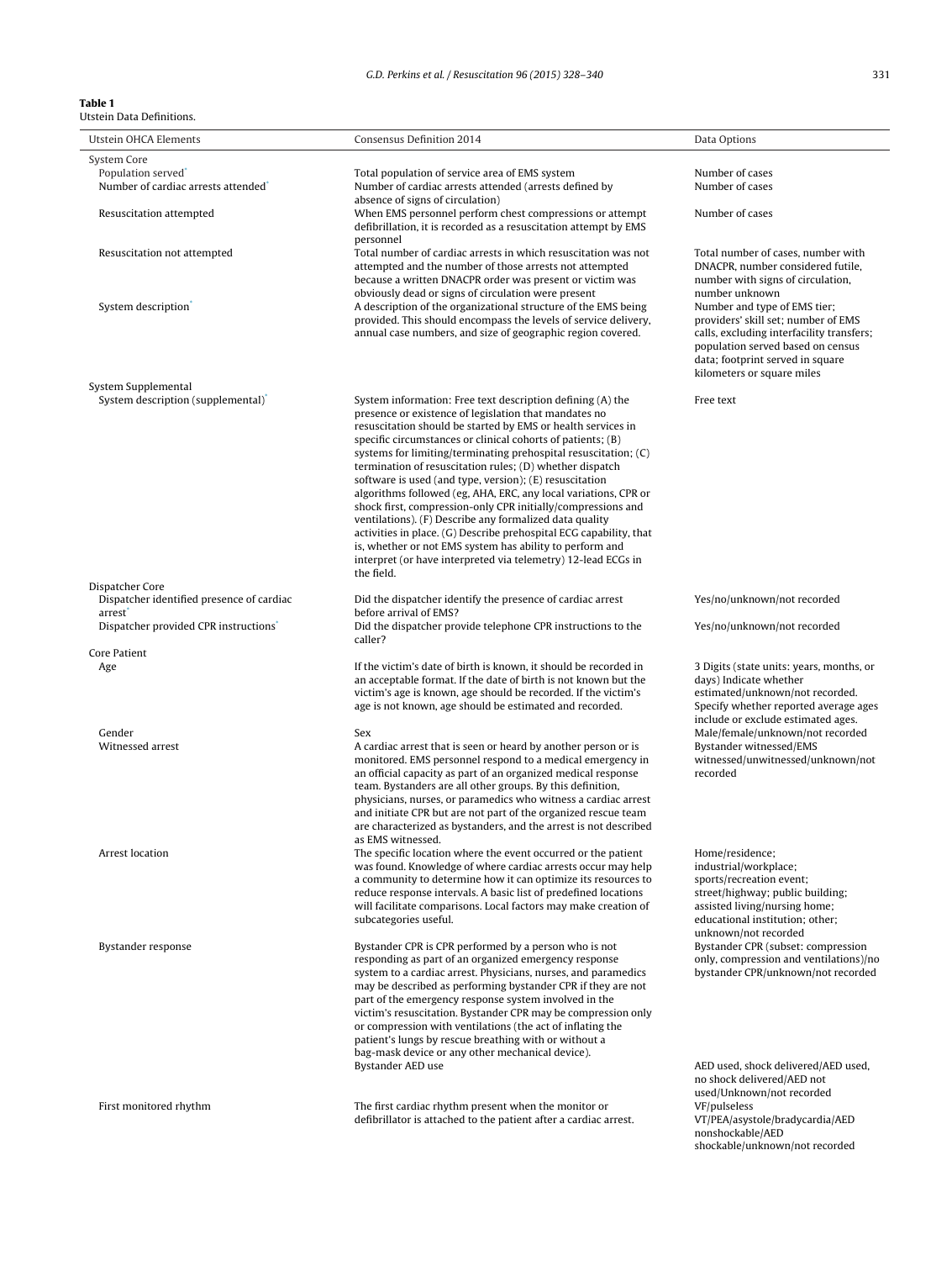| Utstein OHCA Elements                                                                                                                                  | Consensus Definition 2014                                                                                                                                                                                                                                                                                                                                                                                                                                                                                                                                                                                                                                                                                                                                                                                                                                                                                                                                                                                                                                                                                                                                                                                      | Data Options                                                                                                                                                                                                                                                                            |
|--------------------------------------------------------------------------------------------------------------------------------------------------------|----------------------------------------------------------------------------------------------------------------------------------------------------------------------------------------------------------------------------------------------------------------------------------------------------------------------------------------------------------------------------------------------------------------------------------------------------------------------------------------------------------------------------------------------------------------------------------------------------------------------------------------------------------------------------------------------------------------------------------------------------------------------------------------------------------------------------------------------------------------------------------------------------------------------------------------------------------------------------------------------------------------------------------------------------------------------------------------------------------------------------------------------------------------------------------------------------------------|-----------------------------------------------------------------------------------------------------------------------------------------------------------------------------------------------------------------------------------------------------------------------------------------|
| Pathogenesis                                                                                                                                           | The most likely primary cause of the cardiac arrest.                                                                                                                                                                                                                                                                                                                                                                                                                                                                                                                                                                                                                                                                                                                                                                                                                                                                                                                                                                                                                                                                                                                                                           | Medical: traumatic cause/drug<br>overdose/drowning/electrocution/<br>asphyxial/not recorded. (Note this<br>variable does not include the unknown<br>option as unknown causes should be<br>assigned as medical causes.)                                                                  |
| Supplemental Patient<br>Independent living<br>Comorbidities <sup>*</sup><br><b>VAD</b><br>Cardioverter-defibrillator<br>Presence of STEMI <sup>*</sup> | Medical: Includes cases in which the cause of the cardiac arrest<br>is presumed to be cardiac, other medical cause (eg,<br>anaphylaxis, asthma, GI bleed), and in which there is no<br>obvious cause of the cardiac arrest<br>Traumatic: Cardiac arrest directly caused by blunt,<br>penetrating, or burn injury<br>Drug overdose: Evidence that the cardiac arrest was caused by<br>deliberate or accidental overdose of prescribed medications,<br>recreational drugs, or ethanol<br>Drowning: Victim is found submersed in water without an<br>alternative causation<br>Electrocution<br>Asphyxial: External causes of asphyxia, such as foreign-body<br>airway obstruction, hanging, or strangulation<br>Before the cardiac arrest, the patient was able to perform all<br>activities of daily living without the assistance of caregivers.<br>The patient has a documented history of other disease<br>conditions that existed before the cardiac arrest.<br>The patient is supported by any form of VAD to augment<br>cardiac output and coronary perfusion.<br>The patient has an internal or external<br>cardioverter-defibrillator.<br>At the time of the first 12-lead ECG performed after ROSC, the | Yes/no/unknown/not recorded<br>Yes/no/unknown/not recorded<br>Yes/no/unknown/not recorded<br>Internal/external/no/unknown/not<br>recorded<br>Yes/no/unknown/not recorded                                                                                                                |
|                                                                                                                                                        | presence of STEMI is observed.                                                                                                                                                                                                                                                                                                                                                                                                                                                                                                                                                                                                                                                                                                                                                                                                                                                                                                                                                                                                                                                                                                                                                                                 |                                                                                                                                                                                                                                                                                         |
| Core OHCA Process<br>Response times                                                                                                                    | The time interval from incoming call to the time the first<br>emergency response vehicle stops at a point closest to the<br>patient's location. The time of the incoming call is when it is<br>first registered at the center answering emergency calls,                                                                                                                                                                                                                                                                                                                                                                                                                                                                                                                                                                                                                                                                                                                                                                                                                                                                                                                                                       | mm:ss/unknown/not recorded                                                                                                                                                                                                                                                              |
| Defibrillation time                                                                                                                                    | regardless of when the call is answered.<br>The time interval from incoming call to the time the first shock<br>is delivered                                                                                                                                                                                                                                                                                                                                                                                                                                                                                                                                                                                                                                                                                                                                                                                                                                                                                                                                                                                                                                                                                   | mm:ss/unknown/not recorded                                                                                                                                                                                                                                                              |
| TTM <sup>*</sup>                                                                                                                                       | The time and setting where TTM was initiated                                                                                                                                                                                                                                                                                                                                                                                                                                                                                                                                                                                                                                                                                                                                                                                                                                                                                                                                                                                                                                                                                                                                                                   | Intra-arrest/post-ROSC<br>prehospital/post-ROSC<br>in-hospital,/TTM indicated but not<br>performed/TTM not<br>indicated/unknown/not recorded<br>Supplemental: If TTM used, what was<br>target temperature (data options:<br>temperature [in degrees]<br>Celsius]/unknown/not recorded)? |
| Drugs given                                                                                                                                            | The term drugs refers to delivery of any medication (by IV<br>cannula, IO needle, or tracheal tube) during the resuscitation<br>event.                                                                                                                                                                                                                                                                                                                                                                                                                                                                                                                                                                                                                                                                                                                                                                                                                                                                                                                                                                                                                                                                         | Adrenaline/amiodarone/vasopressin/none<br>given/unknown/not recorded                                                                                                                                                                                                                    |
| Supplemental OHCA Process<br>Airway control (type)                                                                                                     | Prehospital airway control: During the resuscitation, what was<br>the main airway device used?                                                                                                                                                                                                                                                                                                                                                                                                                                                                                                                                                                                                                                                                                                                                                                                                                                                                                                                                                                                                                                                                                                                 | None used/oropharyngeal<br>airway/supraglottic<br>airway/endotracheal tube/surgical<br>airway/multiple/unknown/not<br>recorded                                                                                                                                                          |
| CPR quality                                                                                                                                            | During the resuscitation, were there mechanisms or processes<br>in place to measure the quality of CPR being delivered?                                                                                                                                                                                                                                                                                                                                                                                                                                                                                                                                                                                                                                                                                                                                                                                                                                                                                                                                                                                                                                                                                        | Yes/no/unknown/not recorded                                                                                                                                                                                                                                                             |
| Number of shocks                                                                                                                                       | The number of shocks delivered (including shocks delivered by<br>public access defibrillators)                                                                                                                                                                                                                                                                                                                                                                                                                                                                                                                                                                                                                                                                                                                                                                                                                                                                                                                                                                                                                                                                                                                 | Number/unknown/not recorded                                                                                                                                                                                                                                                             |
| Drug timings                                                                                                                                           | The time interval from incoming call to the time vascular<br>access is obtained and the first drug is given                                                                                                                                                                                                                                                                                                                                                                                                                                                                                                                                                                                                                                                                                                                                                                                                                                                                                                                                                                                                                                                                                                    | mm:ss/unknown/not recorded                                                                                                                                                                                                                                                              |
| Vascular access (type) <sup>*</sup>                                                                                                                    | The main route through which drugs were administered<br>during the arrest                                                                                                                                                                                                                                                                                                                                                                                                                                                                                                                                                                                                                                                                                                                                                                                                                                                                                                                                                                                                                                                                                                                                      | Central line/peripheral<br>IV/IO/endotracheal/unknown/not<br>recorded                                                                                                                                                                                                                   |
| Mechanical CPR <sup>*</sup>                                                                                                                            | At any time during the resuscitation, was a mechanical CPR<br>device deployed?                                                                                                                                                                                                                                                                                                                                                                                                                                                                                                                                                                                                                                                                                                                                                                                                                                                                                                                                                                                                                                                                                                                                 | Mechanical<br>compression-decompression<br>device/load-distributing band/other<br>mechanical device/unknown/Not<br>recorded                                                                                                                                                             |
| Targeted oxygenation/ventilation <sup>®</sup>                                                                                                          | After ROSC, was targeted ventilation applied?                                                                                                                                                                                                                                                                                                                                                                                                                                                                                                                                                                                                                                                                                                                                                                                                                                                                                                                                                                                                                                                                                                                                                                  | $O_2$ and $CO_2/O_2$ only/ $CO_2$ only/not<br>used/unknown/not recorded. If this<br>variable is reported, include details of                                                                                                                                                            |

specific targets in system description.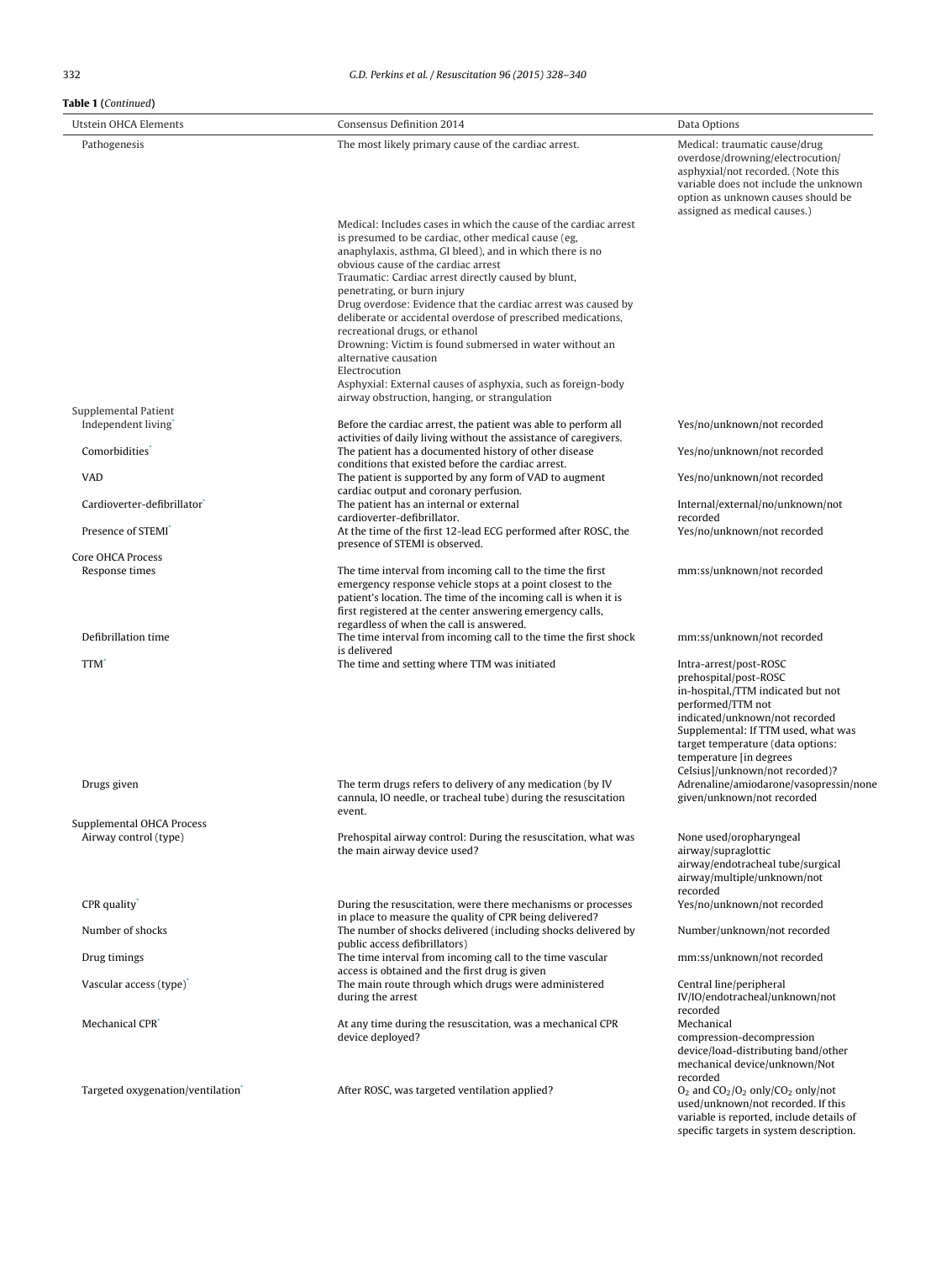#### <span id="page-5-0"></span>**Table 1 (**Continued**)**

| Utstein OHCA Elements                                                                                   | <b>Consensus Definition 2014</b>                                                                                                                                                                                                            | Data Options                                                                                                                                                                                                                                                                                                                                                                                                                 |
|---------------------------------------------------------------------------------------------------------|---------------------------------------------------------------------------------------------------------------------------------------------------------------------------------------------------------------------------------------------|------------------------------------------------------------------------------------------------------------------------------------------------------------------------------------------------------------------------------------------------------------------------------------------------------------------------------------------------------------------------------------------------------------------------------|
| Core Post Resuscitation Process<br>Reperfusion attempted <sup>®</sup>                                   | Was coronary reperfusion attempted?                                                                                                                                                                                                         | Type: Angiography<br>only/PCI/thrombolysis/none/unknown/<br>not recorded Timing:<br>Intra-arrest/within 24 h of ROSC/>24 h<br>but before discharge/unknown/not<br>recorded                                                                                                                                                                                                                                                   |
| Supplemental Post Resuscitation Process                                                                 |                                                                                                                                                                                                                                             |                                                                                                                                                                                                                                                                                                                                                                                                                              |
| <b>ECLS</b><br><b>IABP</b><br>$pH^*$<br>Lactate                                                         | When was ECLS used?<br>Was an IABP used?<br>What was the first pH recorded after ROSC?<br>What was the first lactate recorded after ROSC?                                                                                                   | Before ROSC/after ROSC/not<br>used/unknown/not recorded<br>Yes/no/unknown/not recorded<br>pH value/unknown/not recorded<br>Lactate value (mmol/L)/unknown/not                                                                                                                                                                                                                                                                |
| Glucose<br>Number and type of neuroprognostic tests <sup>®</sup>                                        | After ROSC, was glucose titrated to a specific target?<br>Number and type of neuroprognostic tests used                                                                                                                                     | recorded<br>Yes/no/unknown/not recorded<br>SSEP-Yes/no/unknown/not recorded<br>NSE-Yes/no/unknown/not recorded<br>EEG-Yes/no/unknown/not recorded<br>CT of brain-Yes/no/unknown/not<br>recorded MRI of<br>brain-Yes/no/unknown/not recorded<br>Clinical<br>examination-Yes/no/unknown/not<br>recorded<br>Other (define)-Yes/no/unknown/not<br>recorded Indicate timing of test and<br>whether test led to discontinuation of |
| Hospital type                                                                                           | Was the patient's primary transfer to a specialist healthcare<br>facility (able to perform all forms of periarrest and postarrest<br>care and allocated this role by the area of administration) or<br>nonspecialist center?                | treatment<br>Specialist center/nonspecialist<br>center/unknown/not recorded                                                                                                                                                                                                                                                                                                                                                  |
| Hospital volume <sup>®</sup><br>12-Lead ECG<br>Targeted blood pressure management                       | How many cases of OHCA does the hospital treat each year?<br>Was a 12-lead ECG performed after ROSC?<br>What target blood pressure was used?                                                                                                | Number of cases/y<br>Yes/no/unknown/not recorded<br>mm Hg/no target set/unknown/not<br>recorded                                                                                                                                                                                                                                                                                                                              |
| Core outcomes                                                                                           |                                                                                                                                                                                                                                             |                                                                                                                                                                                                                                                                                                                                                                                                                              |
| Survived event                                                                                          | ROSC sustained until arrival at the emergency department and<br>transfer of care to medical staff at the receiving hospital                                                                                                                 | Yes/no/unknown/not recorded                                                                                                                                                                                                                                                                                                                                                                                                  |
| Any ROSC                                                                                                | Did the patient achieve ROSC at any point during the<br>resuscitation attempt?                                                                                                                                                              | Yes/no/unknown/not recorded                                                                                                                                                                                                                                                                                                                                                                                                  |
| 30-d survival or survival to discharge<br>Neurological outcome at hospital discharge                    | Was the patient alive at the point of hospital discharge/30 d?<br>Record CPC and/or mRS or pediatric equivalent at hospital<br>discharge. Include a definition of how it was measured (face to<br>face, extracted from notes, combination). | Yes/no/unknown/not recorded<br>CPC score (1-5)/unknown/not recorded<br>mRS (0-6)/unknown/not recorded                                                                                                                                                                                                                                                                                                                        |
| Supplemental outcomes                                                                                   |                                                                                                                                                                                                                                             |                                                                                                                                                                                                                                                                                                                                                                                                                              |
| Survival status                                                                                         | The patient is alive at 12 mo after cardiac arrest.                                                                                                                                                                                         | Yes/no/unknown/not recorded                                                                                                                                                                                                                                                                                                                                                                                                  |
| Transported to hospital <sup>®</sup>                                                                    | Was the patient transported to the hospital?                                                                                                                                                                                                | Yes/no/unknown/not recorded                                                                                                                                                                                                                                                                                                                                                                                                  |
| Treatment withdrawn (including timing)                                                                  | A decision to withdraw active treatment was made. Record the<br>time that this occurred after ROSC.                                                                                                                                         | Yes/no/unknown/not recorded<br>Days/hours                                                                                                                                                                                                                                                                                                                                                                                    |
| Cause of death <sup>*</sup>                                                                             | Cause of death as officially recorded in the patient's medical<br>records or death certificate                                                                                                                                              |                                                                                                                                                                                                                                                                                                                                                                                                                              |
| Organ donation <sup>®</sup>                                                                             | The number of patients who had >1 solid organs donated for<br>transplantation                                                                                                                                                               | Number of cases/unknown/not<br>recorded                                                                                                                                                                                                                                                                                                                                                                                      |
| Patient-reported outcome measures<br>(outcomes selected by patients as being<br>important) <sup>*</sup> | Patient-focused health outcomes were assessed                                                                                                                                                                                               | Free text                                                                                                                                                                                                                                                                                                                                                                                                                    |
| Quality-of-life measurements (standardized<br>questionnaires, eg, EQ-5D, SF-12) <sup>*</sup>            | A validated quality-of-life measure was used to assess health<br>quality of life.                                                                                                                                                           | Yes/no/unknown<br>List quality-of-life instrument(s) used<br>and outcomes/scores.                                                                                                                                                                                                                                                                                                                                            |

Data definitions have been categorized as core and supplemental. Data definitions have mostly been updated. Registries and researchers may wish to check against their current definitions. The unknown category should be assigned when the variable is recorded as unknown. This differs from the not recorded category, which is reserved for where data are missing or the system does not collect those data.

AED indicates automated external defibrillator; AHA, American Heart Association; CPC, Cerebral Performance Category; CPR, cardiopulmonary resuscitation; CT, computed tomography; DNACPR, do not attempt cardiopulmonary resuscitation; ECLS, extracorporeal life support; EEG, electroencephalogram; EMS, emergency medical services; ERC, European Resuscitation Council; GI, gastrointestinal; IABP, intra-aortic balloon pump; IO, intraosseous; IV, intravenous; mm:ss, minutes and seconds; MRI, magnetic resonance imaging; mRS, modified Rankin Scale; NSE, neuron-specific enolase; OHCA, out-of-hospital cardiac arrest; PCI, percutaneous coronary intervention; PEA, pulseless electrical activity; ROSC, return of spontaneous circulation; SF-12, 12-Item Short Form Health Survey; SSEP, somatosensory evoked potentials; STEMI, ST-segment–elevation myocardial infarction; TTM, targeted temperature management; VAD, ventricular assist device; VF, ventricular fibrillation; and VT, ventricular tachycardia.

New variables.

# 5.1.1. System Description

The system description defines the characteristics of the population served and the structure of the EMS response. It includes the number of cases of cardiac arrest attended by EMS (cardiac arrest is defined by the absence of signs of circulation irrespective of whether the assessment was made by EMS or bystander), the number of cases for which resuscitation was attempted by EMS, and the reasons why resuscitation was not attempted. A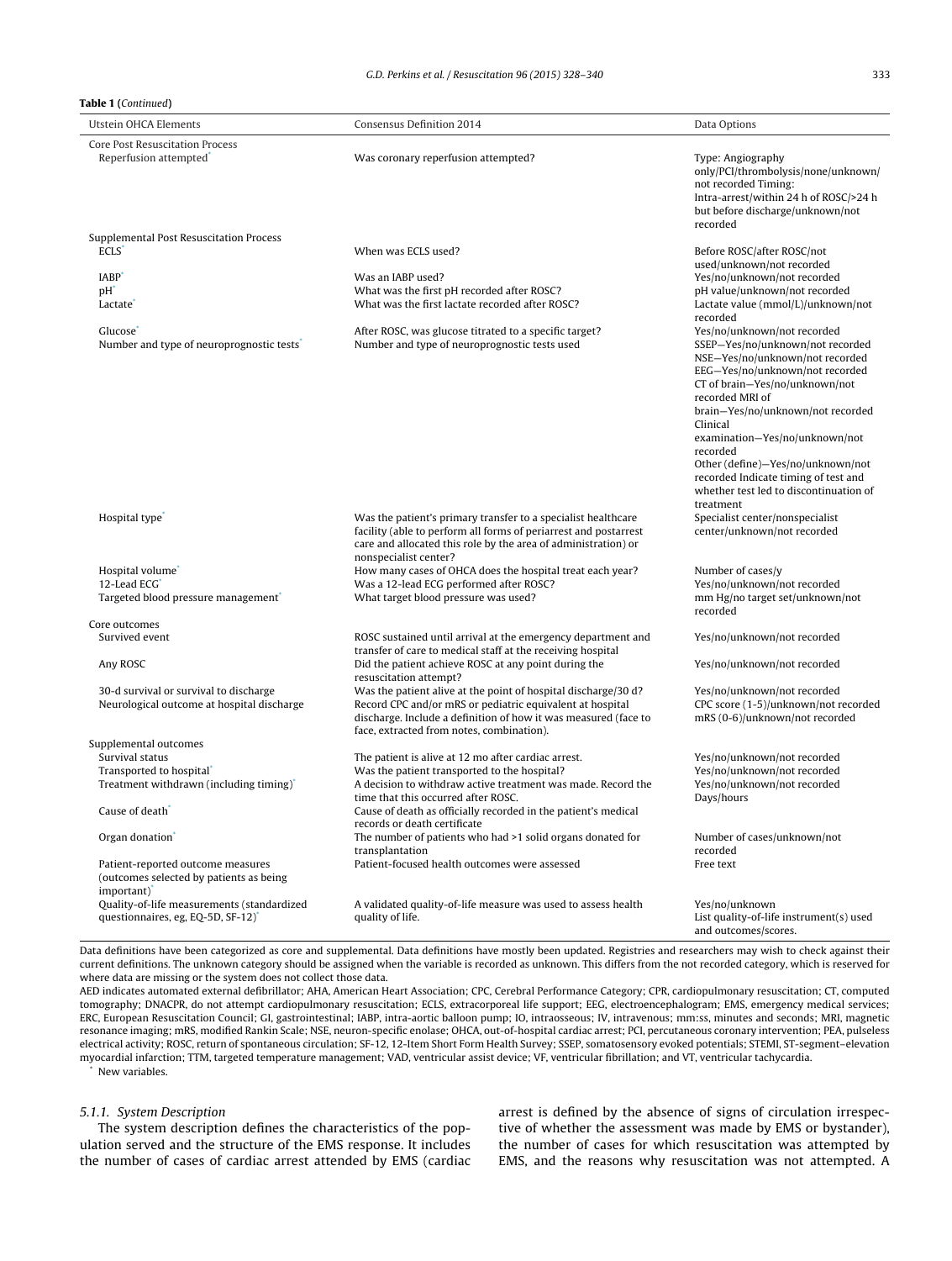resuscitation attempt is defined as the act of trying to maintain or restore life by establishing and/or maintaining breathing and circulation through CPR, defibrillation, and other related emergency care. A structured system description has been added to improve consistency when describing the components of the healthcare system responsible for responding to OHCA.

#### 5.1.2. Dispatch

Dispatcher-identified cardiac arrest and dispatcher-assisted CPR have been included as core elements to reflect the impact these processes can have on patient outcome.<sup>43,44</sup> The system description provides the opportunity to describe operation of the local EMS dispatch. Researchers and clinical service directors who wish to record additional information (e.g., dispatcher diagnostic code, bystander response) are directed to a consensus paper on dispatcher assistance for OHCA.<sup>45</sup>

#### 5.1.3. Patient Variables

Patient variables include patient demographics, comorbidities, pathogenesis, initial presentation, and bystander response. The location of the arrest and whether it was witnessed should be recorded.

The designation of pathogenesis was one of the most contentious areas discussed during this revision. The Utstein process has for decades tried to separate cardiac (or presumed cardiac) from noncardiac (or presumed noncardiac) causes. The original intention was to create case equivalency; however, separation into cardiac and noncardiac causes has proved to be subjective,  $46,47$  with some communities reporting the percentage of noncardiac causes of all arrests as several percent and others up to 40%.<sup>[48,49](#page-12-0)</sup>

Given this variation, we suggest that the primary reporting by systems should state the outcomes of all EMS-treated cardiac arrests (which measures system effectiveness) and those that are bystander witnessed and for which the first monitored rhythm is shockable (which measures system efficacy). Registries and researchers should continue to record the pathogenesis of cardiac arrest and report it as part of the overall description of EMS-treated cardiac arrests. Pathogenesis should be categorized under the following headings, which also recognize the importance of backward compatibility with existing definitions: medical (presumed cardiac or unknown, other medical causes); traumatic cause; drug overdose; drowning; electrocution; or asphyxial (external). Where >1 cause is possible (eg, ventricular fibrillation arrest leading to a fall from a height), the most likely primary cause should be cited (in this example, presumed cardiac). [Table](#page-3-0) 1 provides further information about classification into different pathogenic categories.

The first monitored rhythm is the rhythm recorded at the time of first analysis of the monitor or defibrillator after a cardiac arrest. If the automated external defibrillator (AED) does not have a rhythm display, it may be possible to determine the first monitored rhythm from a data storage card, hard drive, or other device used by the AED to record data. If the AED has no data-recording device, the first monitored rhythm should be classified simply as shockable or nonshockable. This data point can be updated at a later time if the AED has data download capability. Bradycardia has been retained as an option to enable appropriate reporting when chest compressions are provided for severe bradycardia with pulses and poor perfusion (most commonly in children). When CPR is started because of the absence of signs of circulation despite electrocardiographic evidence of electrical activity (i.e., pulseless electrical activity), it should be recorded as pulseless electrical activity even if the electrocardiographic rhythm is slow. Asystole is defined by a period of at least 6 seconds without any electrical activity of >0.2 mV (which could represent atrial complexes).

Bystander responses are critical to patient outcomes. All systems should capture the number of cases in which bystander resuscitation is started (chest compressions or standard CPR), whether or not an AED is deployed, and whether or not it delivered a shock.

Supplemental information includes whether a patient was living independently before the arrest, comorbidities, and new treatments (cardioverter-defibrillators, ventricular assist devices).

#### 5.1.4. Process Elements

Core process elements include the EMS response time, time to first shock, whether targeted temperature management was used before or after ROSC, and whether coronary reperfusion was attempted. Twelve supplemental elements are included (6 elements related to treatments initiated out of the hospital and 6 elements related to treatments initiated in the hospital).

#### 5.1.5. Outcome

Recommendations regarding the documentation of survival outcomes remain largely unchanged from the 2004 Utstein style. The core reporting outcome for initial survival is "survived event" (which is defined ROSC sustained until arrival at the emergency department and transfer of care to medical staff at the receiving hospital). To ensure compatibility with historical data sets, any ROSC remains a core outcome. ROSC is defined according to a clinical assessment that shows signs of life comprising a palpable pulse or generating a blood pressure. Assisted circulation (e.g., extracorporeal life support, ventricular assist devices, or mechanical CPR) should not be considered ROSC until patient-generated circulation is established. For nonsurvivors, a supplemental element may be recorded to show whether any solid organs were recovered for transplantation.

Long-term survival can be reported as either survival to 30 days or survival to hospital discharge according to the ease of collecting this information within each healthcare system. Survival at 12 months should be reported when possible but is considered supplemental information because of the challenge of such longterm follow-up. Neurological outcome may be reported using the Cerebral Performance Category (CPC), $50$  modified Rankin Scale (mRS),  $51$ or equivalent pediatric tools.<sup>4</sup> The CPC is a 5-point scale ranging from 1 (good cerebral performance) to 5 (dead). The mRS is a 7 point scale ranging from 0 (no symptoms) to 6 (dead). We define survival with favorable neurological outcome as a CPC 1 or 2 or mRS 0 to 3 or no change in CPC or mRS from the patient's baseline status. Patient-reported outcomes and health-related quality of life are included to reflect the importance of the quality of recovery beyond simply survival.

# 5.2. Time Points and Intervals

Survival from cardiac arrest is related inversely to the interval from collapse to definitive care. $52,53$  In this revised Utstein template, we have limited the core time point/interval elements to response time and time to first defibrillation ([Table](#page-3-0) 1). The time of drug administration remains as a supplemental element. The previous Utstein documents recommended several additional core and supplemental time points or intervals. Certain time points are impossible to estimate (e.g., time of collapse in an unwitnessed arrest), many are not routinely collected (e.g., in OHCA, arrival at the patient's side), and others are unlikely to be recorded accurately (e.g., time of first compression, time vascular access was achieved, time of ROSC). It is recognized that additional time points or intervals may be collected routinely by some agencies; this revised template is not intended to suggest that such data points are redundant. Moreover, the collection of additional elements may be required for specific research studies.<sup>[54](#page-12-0)</sup>

The problem of lack of synchronization of clocks and other timerecording devices persists $55-57$  and can result in intervals being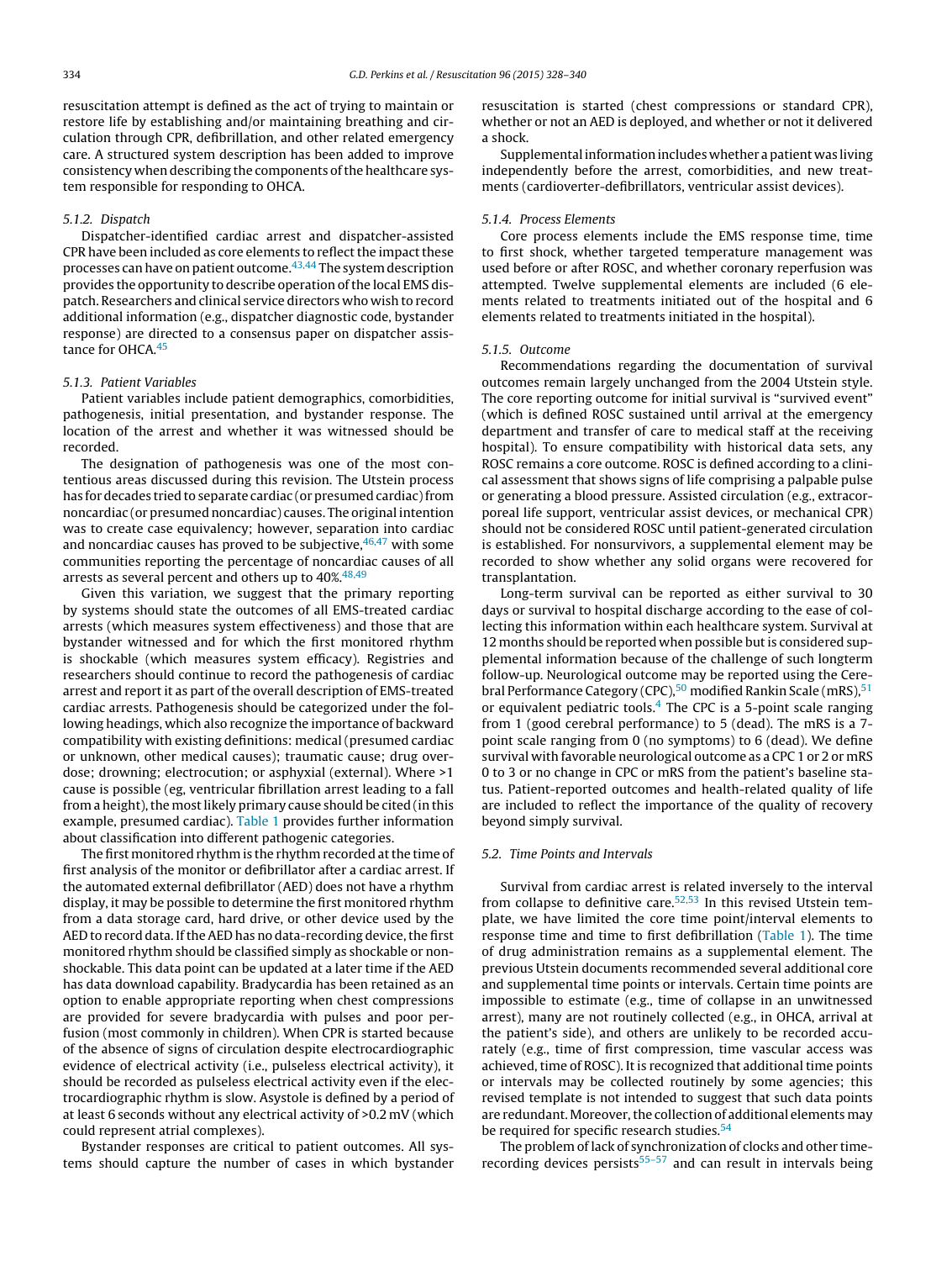G.D. Perkins et al. / Resuscitation 96 (2015) 328–340 335

<span id="page-7-0"></span>

|                                                        | <b>Population Served</b><br><b>Total Population Served by</b>   |                              |                                |                         | <b>EMS</b><br><b>Description</b> |                           | <b>Text</b>          |                       |               |                       |                              |       |                          |                           |                      |                              |                      |                                |
|--------------------------------------------------------|-----------------------------------------------------------------|------------------------------|--------------------------------|-------------------------|----------------------------------|---------------------------|----------------------|-----------------------|---------------|-----------------------|------------------------------|-------|--------------------------|---------------------------|----------------------|------------------------------|----------------------|--------------------------------|
|                                                        | <b>EMS</b>                                                      |                              |                                |                         |                                  |                           |                      |                       |               |                       |                              |       |                          |                           |                      |                              |                      |                                |
|                                                        |                                                                 |                              |                                | <b>Dispatcher ID CA</b> |                                  |                           |                      | <b>Dispatcher CPR</b> |               |                       |                              |       |                          |                           |                      |                              |                      |                                |
|                                                        |                                                                 |                              |                                | Yes                     |                                  | No                        |                      | Unknown               |               |                       | Yes                          |       | Unknown<br>No            |                           |                      |                              |                      |                                |
|                                                        | <b>Cardiac Arrests Attended</b><br><b>Total Number of Cases</b> |                              |                                | $n =$                   |                                  | $n =$                     |                      | $n=$                  |               | $n=$                  |                              | $n=$  |                          | $n=$                      |                      |                              |                      |                                |
|                                                        |                                                                 |                              |                                |                         |                                  |                           |                      |                       |               |                       |                              |       |                          |                           |                      |                              |                      |                                |
|                                                        |                                                                 |                              |                                |                         |                                  | <b>Response Times</b>     |                      |                       |               |                       | MM:SS, 90% Fractile          |       |                          |                           |                      |                              |                      |                                |
|                                                        |                                                                 |                              |                                |                         |                                  |                           |                      |                       |               |                       |                              |       |                          |                           |                      |                              |                      |                                |
|                                                        | <b>Resuscitation Attempted</b>                                  |                              |                                | <b>Resuscitation</b>    |                                  |                           |                      | <b>All Cases</b>      |               |                       | <b>DNAR</b>                  |       |                          | Obviously dead            |                      |                              | <b>Signs of Life</b> |                                |
|                                                        | $n =$                                                           |                              |                                |                         | <b>Not</b><br><b>Attempted</b>   |                           | $n=$                 |                       |               | $n=$                  |                              |       | $n=$                     |                           |                      |                              | $n=$                 |                                |
|                                                        |                                                                 |                              |                                |                         |                                  |                           |                      |                       |               |                       |                              |       |                          |                           |                      |                              |                      |                                |
| VF<br>$n=$                                             |                                                                 | Location                     | Home                           | <b>Work</b>             |                                  | Rec                       |                      |                       | <b>Public</b> |                       | Educ                         |       | Nursing                  |                           | Other                |                              |                      | Unknown                        |
| VT                                                     |                                                                 |                              | $n =$                          | $n =$                   |                                  | $n =$                     |                      | $n =$                 |               |                       | $n =$                        |       | $n =$                    |                           | $n =$                |                              | $n =$                |                                |
| $n=$                                                   |                                                                 |                              |                                | Age                     |                                  |                           |                      |                       | <b>Sex</b>    |                       |                              |       |                          |                           |                      |                              |                      |                                |
| PEA                                                    |                                                                 | <b>Patient</b>               | n; mean±SD                     | <b>Unknown</b>          |                                  | Male                      |                      |                       | Female        |                       | Unknown                      |       |                          |                           |                      |                              |                      |                                |
| $n=$                                                   |                                                                 |                              |                                | $n =$                   |                                  | $n =$                     |                      | $n =$                 |               |                       | $n =$                        |       |                          |                           |                      |                              |                      |                                |
| ASYS                                                   |                                                                 |                              | <b>Bystander</b>               |                         |                                  | <b>EMS</b><br>Unwitnessed |                      |                       | Unknown       |                       |                              |       |                          |                           |                      |                              |                      |                                |
| $n =$                                                  |                                                                 | Witnessed                    | $n =$                          | $n =$                   |                                  |                           | $n =$                |                       |               | $n =$                 |                              |       |                          |                           |                      |                              |                      |                                |
|                                                        |                                                                 |                              |                                |                         |                                  |                           | <b>Bystander CPR</b> |                       |               |                       |                              |       |                          |                           | <b>Bystander AED</b> |                              |                      |                                |
| Brady<br>$n=$                                          | <b>Bystander</b><br><b>Response</b>                             |                              | No bCPR                        | <b>bCPR</b>             |                                  |                           | CC/Vent<br>CC Only   |                       |               | Unknown               |                              |       | Analyse                  |                           | Shock                |                              | Unknown              |                                |
|                                                        |                                                                 |                              | $n =$                          | $n =$                   |                                  | $n =$                     |                      | $n =$                 |               |                       | $n =$                        |       | $n =$<br>$n =$           |                           |                      | $n =$                        |                      |                                |
| AED Non-<br>shockable                                  |                                                                 |                              | Medical                        |                         | Trauma                           |                           |                      | Overdose              |               | Drowning              |                              |       | Electrocution            |                           | Asphyxial            | Not<br>recorded              |                      |                                |
| $n=$                                                   |                                                                 | <b>Etiology</b>              | $n =$                          |                         | $n =$                            |                           | $n =$                |                       |               | $n =$                 |                              | $n =$ |                          |                           | $n =$                |                              | $n =$                |                                |
| AED<br>Shockable                                       |                                                                 |                              | <b>First Defib Time</b>        |                         |                                  |                           |                      |                       |               |                       | <b>Targeted Temp Control</b> |       |                          |                           |                      |                              | <b>Drugs Given</b>   |                                |
| $n=$                                                   |                                                                 | <b>EMS</b><br><b>Process</b> | mm:ss                          |                         | Indicated - Done                 |                           |                      | Indicated - Not Done  |               |                       |                              |       | Not Indicated<br>Unknown |                           |                      |                              |                      |                                |
| Not<br>Recorded                                        |                                                                 |                              |                                | $n =$                   |                                  |                           | $n =$                |                       |               |                       | $n =$                        |       |                          | $n =$                     |                      |                              | $n =$                |                                |
| $n=$                                                   |                                                                 |                              | Reperfusion                    |                         |                                  |                           |                      |                       |               |                       | <b>Targeted Temp Control</b> |       |                          |                           |                      | Organ Donation               |                      |                                |
| Unknown<br>$n=$                                        | Hospital<br>Attempted<br><b>Process</b>                         |                              |                                | Indicated/Done          |                                  |                           | Indicated/Not Done   |                       |               | Not Indicated         |                              |       | Unknown                  |                           |                      |                              |                      |                                |
|                                                        |                                                                 |                              | $n =$                          | $n =$                   |                                  |                           | $n =$                |                       |               |                       | $n =$                        |       |                          | $n =$                     |                      |                              | $n =$                |                                |
|                                                        |                                                                 |                              |                                |                         |                                  |                           |                      |                       |               |                       |                              |       |                          | Survival <sup>DC</sup> or |                      |                              |                      | Fav neurological <sup>DC</sup> |
| <b>Patient Outcomes</b><br><b>Reporting Population</b> |                                                                 |                              |                                |                         |                                  | <b>Any ROSC</b>           |                      |                       |               | <b>Survived Event</b> |                              |       | Survival <sup>30d</sup>  |                           |                      | CPC $\leq$ 2 or MRS $\leq$ 3 |                      |                                |
|                                                        |                                                                 |                              |                                |                         |                                  | Yes                       |                      | Unknown               | Yes           |                       | Unknown                      |       | Yes                      |                           | Unknown              |                              | Yes                  | Unknown                        |
| <b>EMS witnessed Included</b>                          |                                                                 |                              | <b>All EMS Treated Arrests</b> |                         |                                  | $n=$                      | $n=$                 |                       | $n =$         |                       | $n =$                        | $n =$ |                          | $n=$                      |                      | $n=$                         |                      | $n=$                           |
|                                                        |                                                                 |                              | Shockable bystander witnessed* |                         |                                  | $n =$                     | $n =$                |                       | $n=$          |                       | $n=$                         | $n=$  |                          | $n =$                     |                      | $n =$                        |                      | $n=$                           |
| <b>EMS</b> witnessed excluded                          |                                                                 |                              | Shockable bystander CPR        |                         |                                  | $n =$                     | $n =$                |                       | $n =$         |                       | $n=$                         | $n =$ |                          | $n =$                     |                      | $n =$                        |                      | $n=$                           |
|                                                        |                                                                 |                              | Non-shockable witnessed        |                         |                                  | $n=$                      | $n =$                |                       | $n=$          |                       | $n =$                        | $n =$ |                          | $n=$                      |                      | $n=$                         |                      | $n =$                          |
|                                                        |                                                                 |                              | <b>User Defined Subgroup</b>   |                         |                                  | $n=$                      | $n=$                 |                       | $n=$          |                       | $n=$                         | $n=$  |                          | $n=$                      |                      | $n=$                         |                      | $n=$                           |

**Fig. 2.** Utstein standardized template for reporting outcomes from out-of-hospital cardiac arrest. AED indicates automated external defibrillator; ASYS, asystole; bCPR, bystander cardiopulmonary resuscitation; Brady, bradycardia; CC, chest compressions; CPC, Cerebral Performance Category; CPR, cardiopulmonary resuscitation; DC; discharge; Defib, defibrillation; DNAR; do not attempt resuscitation; Educ, educational institution; EMS; emergency medical services; Fav,favorable;ID, identified; mRS, modified Rankin Scale; PEA, pulseless electrical activity; Rec, sports/recreation event; ROSC, return of spontaneous circulation; Temp, temperature; Vent, ventilations; VF, ventricular fibrillation; and VT, ventricular tachycardia. \*Utstein comparator group (system efficacy).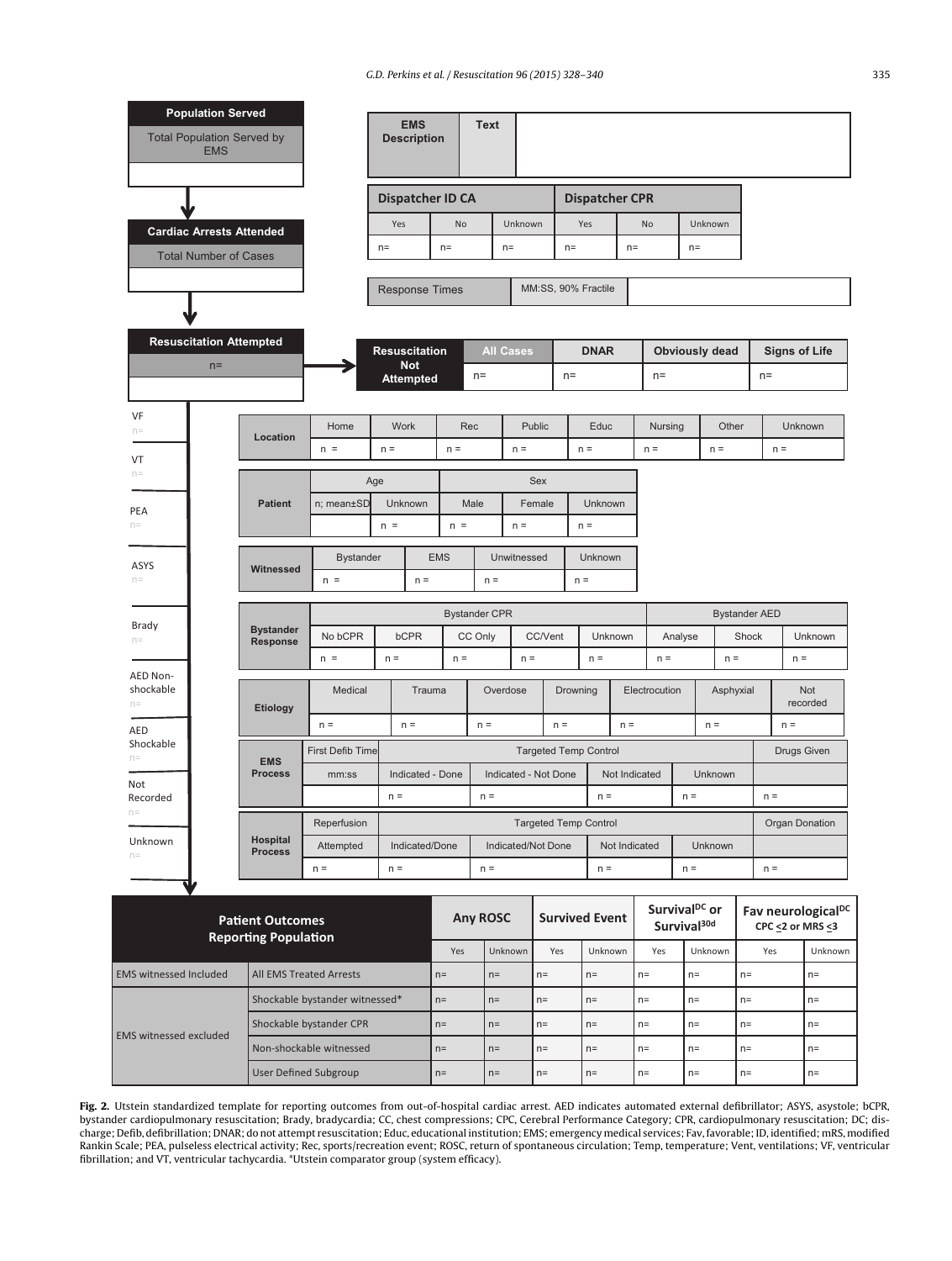<span id="page-8-0"></span>reported inaccurately. The recommendation remains that one clock (or synchronization to a single clock) be used to determine all times throughout the resuscitation attempt.

#### 5.3. Utstein Reporting Template

The purpose of the revised Utstein template is to provide a framework that combines the core elements of resuscitation performance for OHCA, including the community response, EMS treatments, and hospital systems of care. In previous iterations of the Utstein template, the target user was primarily a resuscitation research scientist. In the 2014 Utstein template ([Fig.](#page-7-0) 2 also available as Online Data Supplement 2), the authors recognized the need to widen the scope of the reporting template to encompass the needs of those involved in research, program evaluation, and continuous quality improvement. The goal in 2014 is to make the template intuitive to complete and effective in mapping the patient's journey through the local resuscitation system, as well as to enable knowledge sharing between resuscitation networks. To this end, the template has been reengineered in the following ways: First, the template follows the natural flow of the patient through community, out of-hospital, and in-hospital systems of care. It is expected that this format will facilitate data collection. Second, the template encompasses the core system structure, process, and outcome of care, as well as performance measures similar to those used in other systems of models of care (eg, ST-segment–elevation myocardial infarction, stroke, trauma).<sup>[58](#page-12-0)</sup> Third, the various data dictionary and data formats are embedded within the template, which enables easier data entry by the user. Outcomes are defined at 4 levels: any ROSC, survived event, survived to discharge, and favorable neurological outcome at discharge if known. Registries may report survival to 30 days as an alternative to survival to discharge. The 2014 template allows reporting of the bystander witnessed cardiac arrest who had a first recorded rhythm that was shockable. This is recommended as the Utstein comparator of system efficacy. All EMS-treated cardiac arrests are recommended for system effectiveness comparisons. Outcomes of several important subgroups are identified that allow an estimate of the specific contribution of rhythm and bystander actions that are key determinants of outcome. This is particularly

important for improving bystander CPR and outcome of the increasingly prevalent nonshockable rhythms. Only with knowledge of these specific outcomes can differences between systems and improvement over time be understood. The template includes the capability to add other user-defined outcomes for specific purposes.

#### 5.4. Scope for Improving Utstein-Style Reporting

Previous Utstein templates do not characterize the nature of the organized EMS response. EMS systems are commonly grouped as either 1- or 2-tier systems, depending on the number and skill of providers who respond. In some settings, multiple EMS agencies cover a region in a patchwork fashion, with variable geographic and administrative overlap. Some municipal EMS systems use a private EMS agency for nonurgent transportation. Other agencies occasionally dispatch a paramedic supervisor to the scene. Most experts would not classify either of these as 3-tier services. Additional details about how services are provided may yield additional insight into regional differences in process and outcome.

Some, but not all, cardiac arrest registries monitor routinely for completeness of case capture. A comparison of patients not enrolled versus those enrolled in a registry designed to capture consecutive patients with acute coronary syndrome found that 30% of eligible patients were missing.<sup>[59](#page-12-0)</sup> The missing patients were at higher risk, received poorer quality of care, and had a higher mortality rate than those who were included.<sup>[59](#page-12-0)</sup> A similar analysis of the Swedish Cardiac Arrest Register reported that 25% of eligible cases were missing.<sup>[60](#page-12-0)</sup> These missing case subjects tended to be older and less likely to receive bystander CPR but had significantly higher survival rates. Such selection bias limits the ability of registries to reliably assess epidemiology and the effectiveness of quality improvement initiatives or other interventions.  $61$  Each EMS agency participating in the Resuscitation Outcomes Consortium (ROC) Epistry<sup>62</sup> uses routine monitoring and necessary corrections for completeness of case capture. By consistently applying such monitoring, the estimated incidence of EMS-treated OHCA in participating North American ROC sites has increased by >20% since the inception of the ROC Epistry.  $63,64$  Organizers of cardiac arrest registries should

#### **Table 2**

Utstein Checklist for Standardized Reporting.

| Section              | Checklist Item                                                                                | Yes/No Page Reported |
|----------------------|-----------------------------------------------------------------------------------------------|----------------------|
| Abstract             | Abstract includes the term "Utstein"                                                          |                      |
| Methods              | System description                                                                            |                      |
|                      | Setting and location where data were collected                                                |                      |
|                      | Methods used to identify cases, including any quality assurance processes for                 |                      |
|                      | completeness of measuring case ascertainment                                                  |                      |
|                      | Population of patients being reported (eg, Utstein comparator, EMS-treated arrests, or        |                      |
|                      | other population)                                                                             |                      |
|                      | Systems used to obtain timed data, including any synchronization between clocks               |                      |
|                      | Definitions used for core and supplemental elements are in concordance with Utstein           |                      |
|                      | 2014 style (or alternative definitions are identified)                                        |                      |
|                      | Data source (eg, registry) and whether complete or partial data were used                     |                      |
|                      | Appropriate EQUATOR tool used to support study reporting (http://www.equator-                 |                      |
|                      | network.org/reporting-guidelines/)                                                            |                      |
| Statistical analysis | Analytical methods used to handle missing data (eg, complete case analysis, multiple          |                      |
|                      | imputation)                                                                                   |                      |
| Results              | Time period from which data were collected                                                    |                      |
|                      | Utstein comparator population results                                                         |                      |
|                      | EMS-treated population results                                                                |                      |
|                      | Proportion of missing data                                                                    |                      |
| Discussion           | Limitations, addresses sources of potential bias, imprecision, and, if relevant, multiplicity |                      |
|                      | of analyses                                                                                   |                      |
|                      | External validity of findings Interpretation consistent with results, balancing benefits and  |                      |
|                      | harms and considering other relevant evidence                                                 |                      |
|                      |                                                                                               |                      |

EMS indicates emergency medical services; and EQUATOR, Enhancing the Quality and Transparency of Health Research. Available as online-only Data Supplement 3.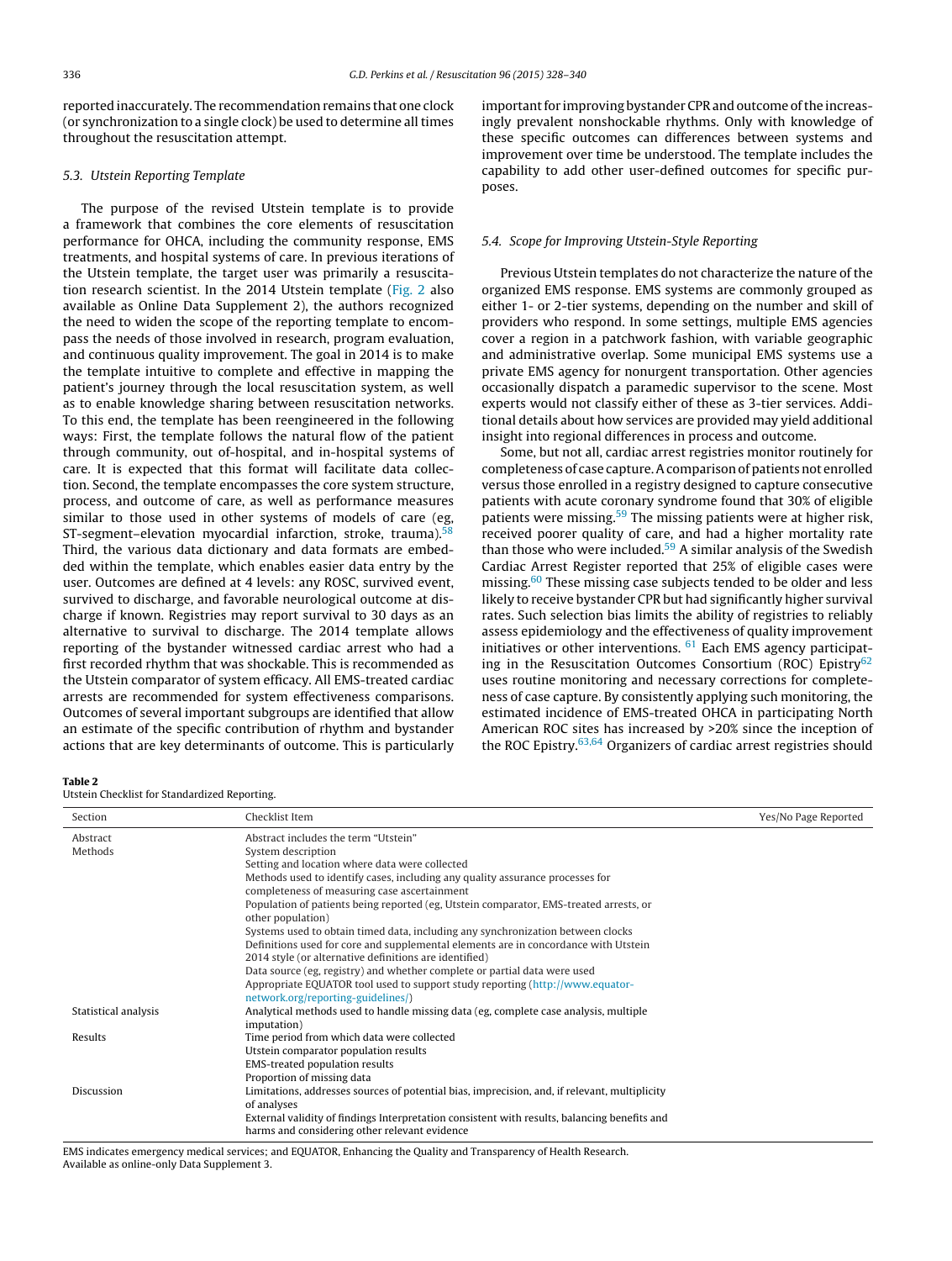implement monitoring and remediation for completeness of case capture.

There is variation in the magnitude and coding of missing data between registries. Missing data arise in most clinical studies and can bias inferences if data are not missing completely at random.<sup>[65](#page-12-0)</sup> In addition, some registries combine "not done" and "unknown" into a single response. Organizers of registries should work to reduce unknown and missing data.

# 5.5. Implementation

Writing Group Disclosures.

Since 1990, implementation, update, and simplification of ILCOR Utstein templates for cardiac arrest resuscitation audit, registry, and research have improved transparency and comparability of reports. Challenges lie ahead for future implementation, particularly in the balance of feasibility versus desirability of data elements. Challenges with adherence to "not-for-resuscitation" rules, capture of actual measured quality of CPR parameters (e.g., depth, rate, chest compression fraction, ventilation rate, perishock pause intervals), and linkage of out-of-hospital and inhospital interventions and outcomes persist. We have continued to identify a few core elements that we think every system of care should collect and report, as well as many supplemental elements that we think may be applicable to research-oriented systems, special resuscitation circumstances or processes, or EMS systems with advanced capability to routinely capture information on CPR quality. Recognition and focus on a core outcome comparator (i.e., bystander-witnessed, shockable cardiac arrest) may offer a universal comparator for all systems, as a tracer methodology for efficacy in all systems. Increased implementation of these updated consensus definitions and reporting templates will inform and improve future formulas for survival $66$  and enable meta-analysis and inclusion of larger numbers of patients in studies of cardiac arrest where appropriate.

Just as the Consolidated Standards of Reporting Trials (CON-SORT) Statement<sup>[67](#page-12-0)</sup> is designed to assist in reporting research by use of a checklist and flow diagram [\(http://www.consort](http://www.consort-statement.org/consort-2010)[statement.org/consort-2010](http://www.consort-statement.org/consort-2010)), the application of the Utstein template is intended to improve transparency and consistency of reports of cardiac arrest process of care and outcomes [\(Table](#page-8-0) 2). In addition to reporting Utstein elements, researchers should ensure that appropriate reporting guidelines relevant to the specific study design are followed (eg, CONSORT Statement for clinical trials; Strengthening the Reporting of Observational Studies in Epidemiology [STROBE] statement for observational studies [\[http://www.](http://www.equator-network.org]/) [equator-network.org\]\)](http://www.equator-network.org]/).

#### **6. Conclusions**

Utstein-style guidelines standardize reporting of the process of care and outcomes for patients with cardiac arrest. With use of the ILCOR infrastructure, face-to-face meetings, and an Internet-based modified Delphi approach, the 2004 OHCA Utstein reporting definitions and templates were updated for the 5 domains: system factors, dispatch/recognition, patient variables, process variables, and outcomes. New or modified elements reflect consensus on the need to account for EMS system factors, increasing availability of AEDs, variability in the data collection process, trends in epidemiology, increasing use of dispatcher-assisted CPR, emerging field treatments, postresuscitation care, prognostication tools, and trends in organ recovery and transplantation.<sup>[39](#page-12-0)</sup> The consensus reporting template, which resembles a CONSORT diagram, facilitates reporting of bystander-witnessed, shockable rhythm as a measure of EMS system efficacy and all EMS-treated arrests as a measure of system effectiveness. Several important subgroups are identified that allow an estimate of the specific contribution of rhythm and bystander actions that are key determinants of outcome.

#### **Contributions**

The detailed contributions are summarized in the online-only Data Supplement 1. In brief, Dr Perkins ran the Delphi surveys and prepared the first draft of the manuscript under the oversight of Drs Jacobs and Nadkarni. Drs Travers and Koster developed and refined the reporting template. The draft manuscript and templates were revised after input from a core writing group initially (Drs Nadkarni, Berg, Finn, Gräsner, Nichol, Morley, Travers, and Nolan). These outputs were then circulated and discussed in detail with coauthors and collaborators, who added important intellectual content to the manuscript's refinement. The final manuscript was approved by all authors and collaborators.

# **Conflict of interest statement**

The American Heart Association makes every effort to avoid any actual or potential conflicts of interest that may arise as a result of an outside relationship or a personal, professional, or business interest of a member of the writing panel. Specifically, all members of the writing group are required to complete and submit a Disclosure Questionnaire showing all such relationships that might be perceived as real or potential conflicts of interest.

#### **Disclosures**

| <b>Writing Group Member</b> | Employment                                                                    | Research Grant                                                                                 | Other<br>Research<br>Support | Speakers'<br>Bureau/<br>Honoraria | Expert<br>Witness | Ownership<br>Interest | Consultant/<br>Advisory<br>Board | Other |
|-----------------------------|-------------------------------------------------------------------------------|------------------------------------------------------------------------------------------------|------------------------------|-----------------------------------|-------------------|-----------------------|----------------------------------|-------|
| Gavin D. Perkins            | Warwick Medical School<br>and Heart of England NHS<br><b>Foundation Trust</b> | British Heart<br>Foundation <sup>†</sup> :<br><b>Resuscitation Council</b><br>$(UK)^{\dagger}$ | None                         | None                              | None              | None                  | None                             | None  |
| Robert A. Berg              | Children's Hospital of<br>Philadelphia                                        | None                                                                                           | None                         | None                              | None              | None                  | None                             | None  |
| Farhan Bhanji               | <b>McGill University</b>                                                      | None                                                                                           | None                         | None                              | None              | None                  | None                             | None  |
| Dominique Biarent           | Hopital Universitaire des<br>Enfants Reine Fabiola                            | None                                                                                           | None                         | None                              | None              | None                  | None                             | None  |
| Leo L. Bossaert             | University of Antwerp                                                         | None                                                                                           | None                         | None                              | None              | None                  | None                             | None  |
| Stephen J. Brett            | Imperial College London                                                       | None                                                                                           | None                         | None                              | None              | None                  | None                             | None  |
| Douglas Chamberlain         | University of Wales College<br>of Medicine                                    | None                                                                                           | None                         | None                              | None              | None                  | None                             | None  |
| Allan R. de Caen            | University of Alberta and<br>Stollery Children's Hospital                     | None                                                                                           | None                         | None                              | None              | None                  | None                             | None  |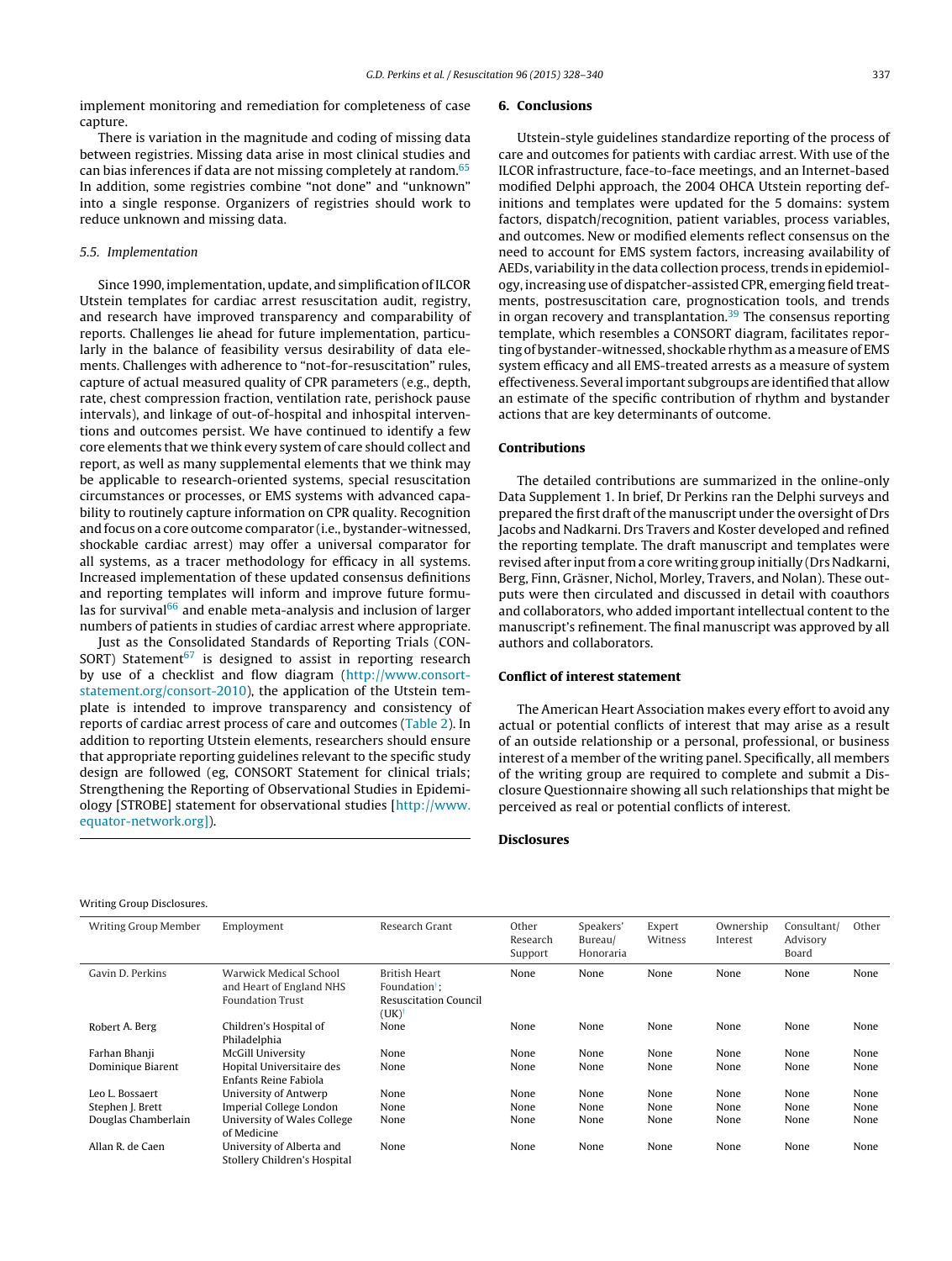<span id="page-10-0"></span>(Continued)

| <b>Writing Group Member</b> | Employment                                                                               | Research Grant                                                                                                  | Other<br>Research<br>Support | Speakers'<br>Bureau/<br>Honoraria | Expert<br>Witness | Ownership<br>Interest | Consultant/<br><b>Advisory Board</b> | Other |
|-----------------------------|------------------------------------------------------------------------------------------|-----------------------------------------------------------------------------------------------------------------|------------------------------|-----------------------------------|-------------------|-----------------------|--------------------------------------|-------|
| Charles D. Deakin           | NIHR Southampton Respiratory<br>Biomedical Research Unit                                 | NIHR HTA <sup>+</sup>                                                                                           | None                         | None                              | None              | None                  | Prometheus<br>Medical <sup>®</sup>   | None  |
| Marcus Eng Hock Ong         | Singapore General Hospital                                                               | Laerdal Medical <sup>†</sup> ; ZOLL<br>Medical Corporation <sup>†</sup>                                         | None                         | None                              | None              | None                  | None                                 | None  |
| Judith C. Finn              | <b>Curtin University</b>                                                                 | NHMRC (Australia) <sup>†</sup>                                                                                  | None                         | None                              | None              | None                  | None                                 | None  |
| Jan-Thorsten Grasner        | Kiel University                                                                          | None                                                                                                            | None                         | None                              | None              | None                  | None                                 | None  |
| Mary Fran Hazinski          | Vanderbilt University                                                                    | None                                                                                                            | None                         | None                              | None              | None                  | American Heart<br>Association        | None  |
| Matthew Huei-Ming<br>Ma     | National Taiwan University<br>Hospital                                                   | None                                                                                                            | None                         | None                              | None              | None                  | None                                 | None  |
| Taku Iwami                  | Kyoto University Health<br>Service                                                       | None                                                                                                            | None                         | None                              | None              | None                  | None                                 | None  |
| Ian G. Jacobs               | <b>Curtin University</b>                                                                 | None                                                                                                            | None                         | None                              | None              | None                  | None                                 | None  |
| Rudolph W. Koster           | Academic Medical Center                                                                  | None                                                                                                            | None                         | None                              | None              | None                  | None                                 | None  |
| Swee Han Lim                | Singapore General Hospital                                                               | None                                                                                                            | None                         | None                              | None              | None                  | None                                 | None  |
| Bryan F. McNally            | <b>Emory University School of</b><br>Medicine, Rollins School of<br><b>Public Health</b> | American Heart<br>Association/American<br>Red Cross/Medtronic<br>Philanthropy/<br>Zoll Corporation <sup>t</sup> | None                         | None                              | None              | None                  | None                                 | None  |
| Koenraad G. Monsieurs       | Antwerp University Hospital                                                              | Laerdal Foundation <sup>†</sup>                                                                                 | None                         | None                              | None              | None                  | None                                 | None  |
| William Montgomery          | <b>ILCOR</b>                                                                             | None                                                                                                            | None                         | None                              | None              | None                  | American Heart<br>Association        | None  |
| Peter T. Morley             | University of Melbourne                                                                  | None                                                                                                            | None                         | None                              | None              | None                  | American Heart<br>Association        | None  |
| Laurie J. Morrison          | Rescu, Li Ka Shing Knowledge<br>Institute, St Michael's Hospital                         | NIH <sup>†</sup> ; CIHR <sup>†</sup> ; HSFC <sup>†</sup>                                                        | None                         | None                              | None              | None                  | None                                 | None  |
| Vinay M. Nadkarni           | Children's Hospital of<br>Philadelphia                                                   | None                                                                                                            | None                         | None                              | None              | None                  | None                                 | None  |
| Graham Nichol               | University of Washington                                                                 | None                                                                                                            | None                         | None                              | None              | None                  | None                                 | None  |
| Jerry P. Nolan              | Royal United Hospital, Bath                                                              | None                                                                                                            | None                         | None                              | None              | None                  | None                                 | None  |
| Kazuo Okada                 | Resuscitation Council of Asia                                                            | None                                                                                                            | None                         | None                              | None              | None                  | None                                 | None  |
| Andrew H. Travers           | Emergency Health Services,<br>Nova Scotia                                                | None                                                                                                            | None                         | None                              | None              | None                  | None                                 | None  |

This table represents the relationships of writing group members that may be perceived as actual or reasonably perceived conflicts of interest as reported on the Disclosure Questionnaire, which all members of the writing group are required to complete and submit. A relationship is considered to be "significant" if (a) the person receives \$10 000 or more during any 12-month period, or 5% or more of the person's gross income; or (b) the person owns 5% or more of the voting stock or share of the entity, or owns \$10 000 or more of the fair market value of the entity. A relationship is considered to be "modest" if it is less than "significant" under the preceding definition.

Modest.

† Significant.

#### Reviewer Disclosures.

| Reviewer          | Employment                                                                                                                 | Research Grant                                               | Other<br>Research<br>Support | Speakers'<br>Bureau/<br>Honoraria | Expert<br>Witness | Ownership<br>Interest | Consultant/<br>Advisory<br>Board                        | Other                                                                                              |
|-------------------|----------------------------------------------------------------------------------------------------------------------------|--------------------------------------------------------------|------------------------------|-----------------------------------|-------------------|-----------------------|---------------------------------------------------------|----------------------------------------------------------------------------------------------------|
| Bentley J. Bobrow | Arizona Department<br>of Health Services                                                                                   | Medtronic<br>Foundation                                      | None                         | None                              | None              | None                  | None                                                    | None                                                                                               |
| Ahamed H. Idris   | University of Texas<br>Southwestern<br>Medical Center at<br><b>Dallas</b>                                                  | $NIH^{\dagger}$                                              | None                         | None                              | None              | None                  | None                                                    | Guidelines for<br>reporting drowning<br>research-Similar<br>subject to the article<br>under review |
| Richard Lyon      | University of<br>Edinburgh                                                                                                 | Resuscitation<br>Council (UK)<br>Research Grant <sup>†</sup> | None                         | None                              | None              | None                  | Physio<br>Control <sup>*</sup> ; Zoll<br><b>Medical</b> | None                                                                                               |
| Thomas Rea        | University of<br>Washington; Public<br>Health-Seattle and<br>King County,<br><b>Emergency Medical</b><br>Services Division | None                                                         | None                         | None                              | None              | None                  | None                                                    | None                                                                                               |
| Steve Schexnayder | University of<br>Arkansas/Arkansas<br>Children's Hospital                                                                  | None                                                         | None                         | None                              | None              | None                  | None                                                    | None                                                                                               |

This table represents the relationships of reviewers that may be perceived as actual or reasonably perceived conflicts of interest as reported on the Disclosure Questionnaire, which all reviewers are required to complete and submit. A relationship is considered to be "significant" if (a) the person receives \$10 000 or more during any 12-month period, or 5% or more of the person's gross income; or (b) the person owns 5% or more of the voting stock or share of the entity, or owns \$10 000 or more of the fair market value of the entity. A relationship is considered to be "modest" if it is less than "significant" under the preceding definition.

Modest.

† Significant.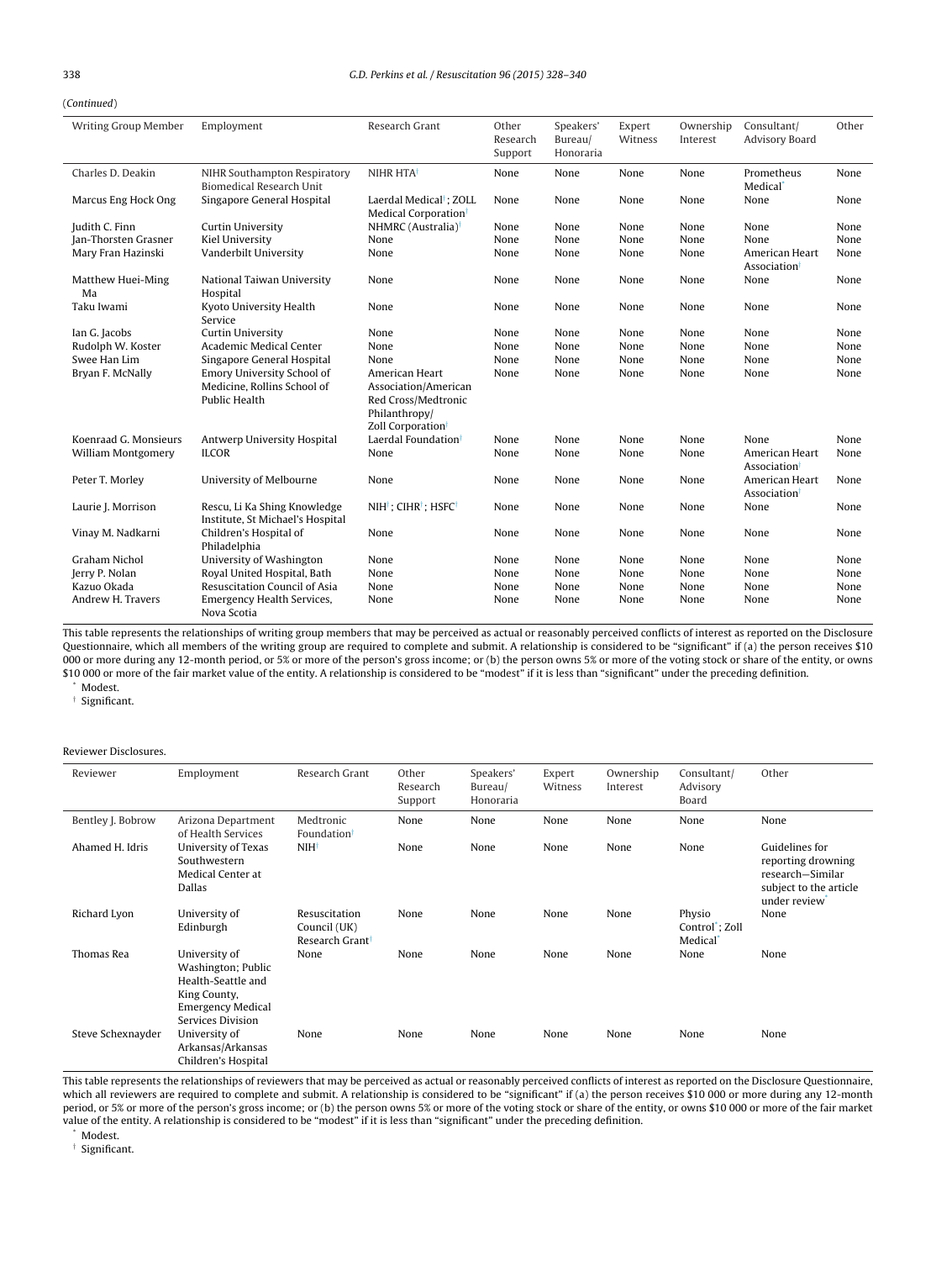# <span id="page-11-0"></span>**Acknowledgments**

Along with the writing group, the Utstein Collaborators include Richard P. Aikin, Bernd W. Böttiger, Clifton W. Callaway, Maaret K. Castren, Mickey S. Eisenberg, Monica E. Kleinman, David A. Kloeck, Walter G. Kloeck, Mary E. Mancini, Robert W. Neumar, Joseph P. Ornato, Edison F. Paiva, Mary Ann Peberdy, Jasmeet Soar, Thomas Rea, Alfredo F. Sierra, David Stanton, and David A. Zideman. We acknowledge the giants whose shoulders we stand on: Petter Steen, Richard Cummins, the late Max Harry Weil, and the late Peter Safar.

# **Appendix A. Supplementary data**

Supplementary data associated with this article can be found, in the online version, at [http://dx.doi.org/10.1016/j.resuscitation.](http://dx.doi.org/10.1016/j.resuscitation.2014.11.002) [2014.11.002.](http://dx.doi.org/10.1016/j.resuscitation.2014.11.002)

#### **References**

- 1. Nolan J, Soar J. Images in resuscitation: the ECG in hypothermia. Resuscitation 2005;64:133–4, [http://dx.doi.org/10.1016/j.resuscitation.2004.11.027.](dx.doi.org/10.1016/j.resuscitation.2004.11.027)
- 2. Cummins RO, Chamberlain DA, Abramson NS, Allen M, Baskett PL Becker L, et al. Recommended guidelines for uniform reporting of data from out-of-hospital cardiac arrest: the Utstein Style: a statement for health professionals from a task force of the American Heart Association, the European Resuscitation Council, the Heart and Stroke Foundation of Canada, and the Australian Resuscitation Council. Circulation 1991;84:960–75, [http://dx.doi.org/10.1161/01.CIR.84.2.960.](dx.doi.org/10.1161/01.CIR.84.2.960)
- 3. Cummins RO, Chamberlain DA. The Utstein Abbey and survival from cardiac arrest: what is the connection? Ann Emerg Med 1991;20:918–9, [http://dx.doi.org/10.1016/S0196-0644\(05\)81441-6.](dx.doi.org/10.1016/S0196-0644(05)81441-6)
- 4. Zaritsky A, Nadkarni V, Hazinski MF, Foltin G, Quan L, Wright J, et al. Recommended guidelines for uniform reporting of pediatric advanced life support: the Pediatric Utstein Style: a statement for healthcare professionals from a task force of the American Academy of Pediatrics, the American Heart Association, and the European Resuscitation Council. Resuscitation 1995;30:95–115, [http://dx.doi.org/10.1016/0300-9572\(95\)00884-V.](dx.doi.org/10.1016/0300-9572(95)00884-V)
- 5. Idris AH, Becker LB, Ornato JP, Hedges JR, Bircher NG, Chandra NC, et al. Utsteinstyle guidelines for uniform reporting of laboratory CPR research: a statement for healthcare professionals from a task force of the American Heart Association, the American College of Emergency Physicians, the American College of Cardiology, the European Resuscitation Council, the Heart and Stroke Foundation of Canada, the Institute of Critical Care Medicine, the Safar Center for Resuscitation Research, and the Society for Academic Emergency Medicine. Writing Group. Circulation 1996;94:2324–36, [http://dx.doi.org/10.1161/01.CIR.94.9.2324](dx.doi.org/10.1161/01.CIR.94.9.2324).
- 6. Cummins RO, Chamberlain D, Hazinski MF, Nadkarni V, Kloeck W, Kramer E, et al. Recommended guidelines for reviewing, reporting, and conducting research on in-hospital resuscitation: the in-hospital "Utstein style": a statement for healthcare professionals from the American Heart Association, the European Resuscitation Council, the Heart and Stroke Foundation of Canada, the Australian Resuscitation Council, and the Resuscitation Councils of Southern Africa. Circulation 1997;95:2213–39, [http://dx.doi.org/10.1161/01.CIR.95.8.2213](dx.doi.org/10.1161/01.CIR.95.8.2213).
- 7. Chamberlain DA, Hazinski MF, on behalf of the European Resuscitation Council, American Heart Association; Heart and Stroke Foundation of Canada, Resuscitation Council of Southern Africa, Australia and New Zealand Resuscitation Council, et al. Education in resuscitation: an ILCOR symposium: Utstein Abbey: Stavanger, Norway: June 22–24, 2001. Circulation 2003;108:2575–94, [http://dx.doi.org/10.1161/01.CIR.0000099898.11954.3B.](dx.doi.org/10.1161/01.CIR.0000099898.11954.3B)
- 8. Idris AH, Berg RA, Bierens J, Bossaert L, Branche CM, Gabrielli A, et al. Recommended guidelines for uniform reporting of data from drowning: the "Utstein style.". Circulation 2003;108:2565–74, [http://dx.doi.org/10.1161/01.CIR.0000099581.70012.68.](dx.doi.org/10.1161/01.CIR.0000099581.70012.68)
- 9. Langhelle A, Nolan J, Herlitz J, Castren M, Wenzel V, Soreide E, et al. Recommended guidelines for reviewing, reporting, and conducting research on post-resuscitation care: the Utstein style. Resuscitation 2005;66:271–83, [http://dx.doi.org/10.1016/j.resuscitation.2005.06.005.](dx.doi.org/10.1016/j.resuscitation.2005.06.005)
- 10. Castrén M, Karlsten R, Lippert F, Christensen EF, Bovim E, Kvam AM, et al. Emergency Medical Dispatch expert group at the Utstein Consensus Symposium 2005. Recommended guidelines for reporting on emergency medical dispatch when conducting research in emergency medicine: the Utstein style. Resuscitation 2008;79:193–7, [http://dx.doi.org/10.1016/j.resuscitation.2008.07.007.](dx.doi.org/10.1016/j.resuscitation.2008.07.007)
- 11. Jacobs I, Nadkarni V, Bahr J, Berg RA, Billi JE, Bossaert L, et al. International Liaison Committee on Resuscitation. Cardiac arrest and cardiopulmonary resuscitation outcome reports: update and simplification of the Utstein templates for resuscitation registries: a statement for healthcare professionals from a task force of the International Liaison Committee on Resuscitation (American Heart Association, European Resuscitation Council, Australian Resuscitation Council, New Zealand Resuscitation Council, Heart and Stroke Foundation of Canada, InterAmerican

Heart Foundation, Resuscitation Council of Southern Africa). Resuscitation 2004;63:233–49, [http://dx.doi.org/10.1016/j.resuscitation.2004.09.008.](dx.doi.org/10.1016/j.resuscitation.2004.09.008)

- 12. Nishiyama C, Brown SP, May S, Iwami T, Koster RW, Beesems SG, et al. Apples to apples or apples to oranges? International variation in reporting of process and outcome of care for out-of-hospital cardiac arrest [published online ahead of print July 8, 2014]. Resuscitation 2014, [http://dx.doi.org/10.1016/j.resuscitation.06.031](dx.doi.org/10.1016/j.resuscitation.06.031) [http://www.](http://www.resuscitationjournal.com/article/S0300-9572(14)00641-8/abstract) [resuscitationjournal.com/article/S0300-9572\(14\)00641-8/abstract](http://www.resuscitationjournal.com/article/S0300-9572(14)00641-8/abstract) [accessed 01.09.14].
- 13. Rationale, development and implementation of the Resuscitation Outcomes Consortium Epistry-Cardiac Arrest. Resuscitation 2008;78:161–9, [http://dx.doi.org/10.1016/j.resuscitation.2008.02.020](dx.doi.org/10.1016/j.resuscitation.2008.02.020).
- 14. McNally B, Stokes A, Crouch A, Kellermann AL, CARES Surveillance Group. CARES: Cardiac Arrest Registry to Enhance Survival. Ann Emerg Med 2009;54, [http://dx.doi.org/10.1016/j.annemergmed.2009.03.018](dx.doi.org/10.1016/j.annemergmed.2009.03.018), 674.e2–683.e2.
- 15. Gräsner JT, Herlitz J, Koster RW, Rosell-Ortiz F, Stamatakis L, Quality management in resuscitation: towards a European cardiac arrest registry (EuReCa). Resuscitation 2011;82:989–94, [http://dx.doi.org/10.1016/j.resuscitation.2011.02.047](dx.doi.org/10.1016/j.resuscitation.2011.02.047).
- 16. Ong ME, Shin SD, Tanaka H, Ma MH, Khruekarnchana P, Hisamuddin N, et al. Pan- Asian Resuscitation Outcomes Study (PAROS): rationale, methodology, and implementation. Acad Emerg Med 2011;18:890–7, [http://dx.doi.org/10.1111/j.1553-2712.2011.01132.x.](dx.doi.org/10.1111/j.1553-2712.2011.01132.x)
- 17. Aus-ROC Epistry; 2014. <https://www.ausroc.org.au/epistry/> [accessed 23.03.14].
- 18. Kitamura T, Iwami T, Kawamura T, Nagao K, Tanaka H, Hiraide A. Implementation Working Group for the All-Japan Utstein Registry of the Fire and Disaster Management Agency. Nationwide public-access defibrillation in Japan. N Engl J Med 2010;362:994–1004, [http://dx.doi.org/10.1056/NEJMoa0906644.](dx.doi.org/10.1056/NEJMoa0906644)
- 19. Berdowski J, Berg RA, Tijssen JG, Koster RW. Global incidences of out-of-hospital cardiac arrest and survival rates: systematic review of 67 prospective studies. Resuscitation 2010;81:1479–87, [http://dx.doi.org/10.1016/j.resuscitation.2010.08.006](dx.doi.org/10.1016/j.resuscitation.2010.08.006).
- 20. Hasegawa K, Hiraide A, Chang Y, Brown DF. Association of prehospital advanced airway management with neurologic outcome and survival in patients with out-of-hospital cardiac arrest. JAMA 2013;309:257–66, [http://dx.doi.org/10.1001/jama.2012.187612](dx.doi.org/10.1001/jama.2012.187612).
- 21. Glover BM, Brown SP, Morrison L, Davis D, Kudenchuk PJ, Van Ottingham L, et al. Wide variability in drug use in out-of-hospital cardiac arrest: a report from the resuscitation outcomes consortium. Resuscitation 2012;83:1324–30, [http://dx.doi.org/10.1016/j.resuscitation.2012.07.008](dx.doi.org/10.1016/j.resuscitation.2012.07.008).
- 22. Peberdy MA, Kaye W, Ornato JP, Larkin GL, Nadkarni V, Mancini ME, et al. Cardiopulmonary resuscitation of adults in the hospital: a report of 14720 cardiac arrests from the National Registry of Cardiopulmonary Resuscitation. Resuscitation 2003;58:297–308, [http://dx.doi.org/10.1016/S0300-9572\(03\)00215-6.](dx.doi.org/10.1016/S0300-9572(03)00215-6)
- 23. Nakamura F, Hayashino Y, Nishiuchi T, Kakudate N, Takegami M, Yamamoto Y, et al. Contribution of out-of-hospital factors to a reduction in cardiac arrest mortality after witnessed ventricular fibrillation or tachycardia. Resuscitation 2013;84:747–51, [http://dx.doi.org/10.1016/j.resuscitation.2012.11.012](dx.doi.org/10.1016/j.resuscitation.2012.11.012).
- 24. Hallstrom AP, Ornato JP, Weisfeldt M, Travers A, Christenson J, McBurnie MA, et al. Public-access defibrillation and survival after out-of-hospital cardiac arrest. N Engl J Med 2004;351:637–46, [http://dx.doi.org/10.1056/NEJMoa040566](dx.doi.org/10.1056/NEJMoa040566).
- 25. Fredriksson M, Herlitz J, Nichol G. Variation in outcome in studies of out-of-hospital cardiac arrest: a review of studies conforming to the Utstein guidelines. Am J Emerg Med 2003;21:276–81, [http://dx.doi.org/10.1016/S0735-6757\(03\)00082-2](dx.doi.org/10.1016/S0735-6757(03)00082-2).
- 26. Rea TD, Cook AJ, Stiell IG, Powell J, Bigham B, Callaway CW, et al. Predicting survival after out-of-hospital cardiac arrest: role of the Utstein data elements. Ann Emerg Med 2010;55:249–57, [http://dx.doi.org/10.1016/j.annemergmed.2009.09.018](dx.doi.org/10.1016/j.annemergmed.2009.09.018).
- 27. Sasson C, Rogers MA, Dahl J, Kellermann AL. Predictors of survival from out-of-hospital cardiac arrest: a systematic review and meta-analysis. Circ Cardiovasc Qual Outcomes 2010;3:63–81, [http://dx.doi.org/10.1161/CIRCOUTCOMES.109.889576](dx.doi.org/10.1161/CIRCOUTCOMES.109.889576).
- 28. Cobb LA, Fahrenbruch CE, Olsufka M, Copass MK. Changing incidence of out-of-hospital ventricular fibrillation, 1980–2000. JAMA 2002;288:3008–13, [http://dx.doi.org/10.1001/jama.288.23.3008](dx.doi.org/10.1001/jama.288.23.3008).
- 29. Väyrynen T, Boyd J, Sorsa M, Määttä T, Kuisma M. Long-term changes in the incidence of out-of-hospital ventricular fibrillation. Resuscitation 2011;82:825–9, [http://dx.doi.org/10.1016/j.resuscitation.2011.02.030](dx.doi.org/10.1016/j.resuscitation.2011.02.030).
- 30. Weisfeldt ML, Sitlani CM, Ornato JP, Rea T, Aufderheide TP, Davis D, et al. Survival after application of automatic external defibrillators before arrival of the emergency medical system: evaluation in the Resuscitation Outcomes Consortium population of 21 million. J Am Coll Cardiol 2010;55:1713–20, [http://dx.doi.org/10.1016/j.jacc.2009.11.077.](dx.doi.org/10.1016/j.jacc.2009.11.077)
- 31. Lerner EB, Rea TD, Bobrow BJ, Acker III JE, Berg RA, Brooks SC, et al. Cardiopulmonary, Critical Care. Emergency medical service dispatch cardiopulmonary resuscitation prearrival instructions to improve survival from out-of-hospital cardiac arrest: a scientific statement from the American Heart Association. Circulation 2012;125:648–55, [http://dx.doi.org/10.1161/CIR.0b013e31823ee5fc.](dx.doi.org/10.1161/CIR.0b013e31823ee5fc)
- 32. Stiell IG, Brown SP, Christenson J, Cheskes S, Nichol G, Powell J, et al. What is the role of chest compression depth during out-of-hospital